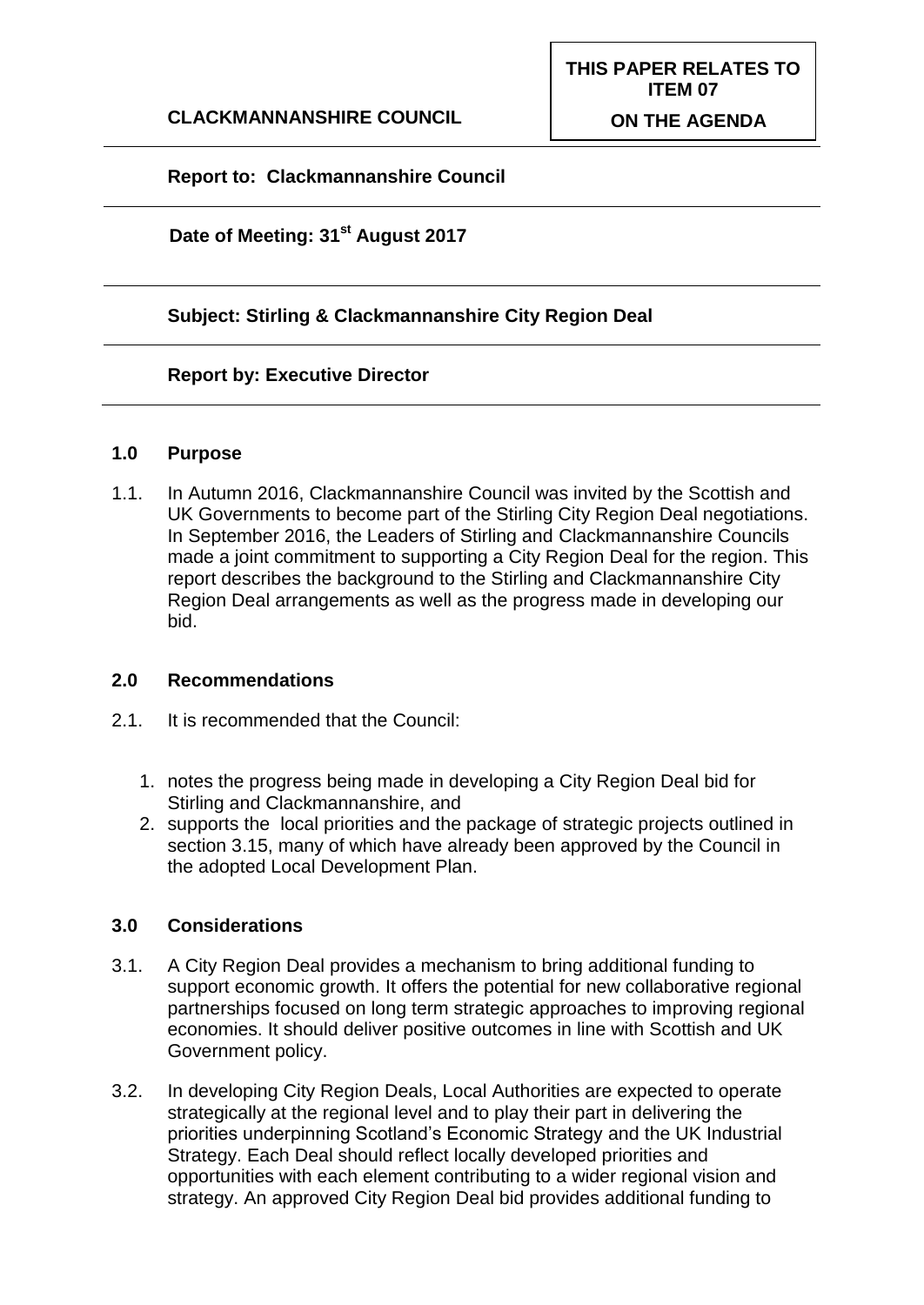improve the local economy over a 10-20 year period. It is an opportunity to achieve transformational change.

- 3.3. To date deals in Scotland have been agreed with Glasgow & Clyde Valley, Aberdeen, Inverness & Highland and Edinburgh. Alongside formal City Region Deal arrangements other parts of Scotland are taking forward related initiatives. The three Ayrshire Local Authorities are negotiating on the basis of an Ayrshire Growth Deal and Falkirk is looking to build on their TIF (Tax Incremental Financing) initiative with parallel discussions focusing on a similar approach to Ayrshire.
- 3.4. The Scottish Government has set out core principles underpinning City Region Deal discussions:
	- Any deal must fit within the overall framework of Scotland's Economic Strategy - making a clear and measurable significant long-term contribution to both prosperity and fairness
	- Any deal must operate at a functional economic geography and be underpinned by robust governance at the regional level that includes key stakeholders (eg the wider public sector, business and industry).
	- The starting point for discussion should be a regional strategic vision for economic development
	- Any deal would not diminish the requirement for individual projects to be appraised using established appraisal tools, including Green Book, Scottish Transport Appraisal Guidance Assessment, Environmental Impact Assessment, as appropriate
	- Discussions about a possible City Region Deal do not constitute a commitment to agree a deal
- 3.5. Three discrete stages underpin the City Region Deal process:
	- 1. Budget statement announcement confirming the principle of a Deal (made in Autumn 2016)
	- 2. Heads of Terms agreed with the Scottish and UK Governments (covering overall objectives, timescales, themes and projects). Target date for this is late 2017
	- 3. Business cases developed and approved

## **Economic Baseline**

3.6. As part of the bidding process it is important to evidence the economic issues and challenges faced by the area. To this end an economic baseline has been produced. This looks at data under the headings of: Population & Area, Housing, Economic Performance, Health, Qualifications & Attainment and Transport.

Key findings include:

Gross Value Added (GVA<sup>1</sup>) data shows Clackmannanshire lagging behind Stirling and Scotland. GVA per employee however shows Clackmannanshire outperforming Stirling and Scotland. This, combined

 1 A measure of the value of goods and services produced.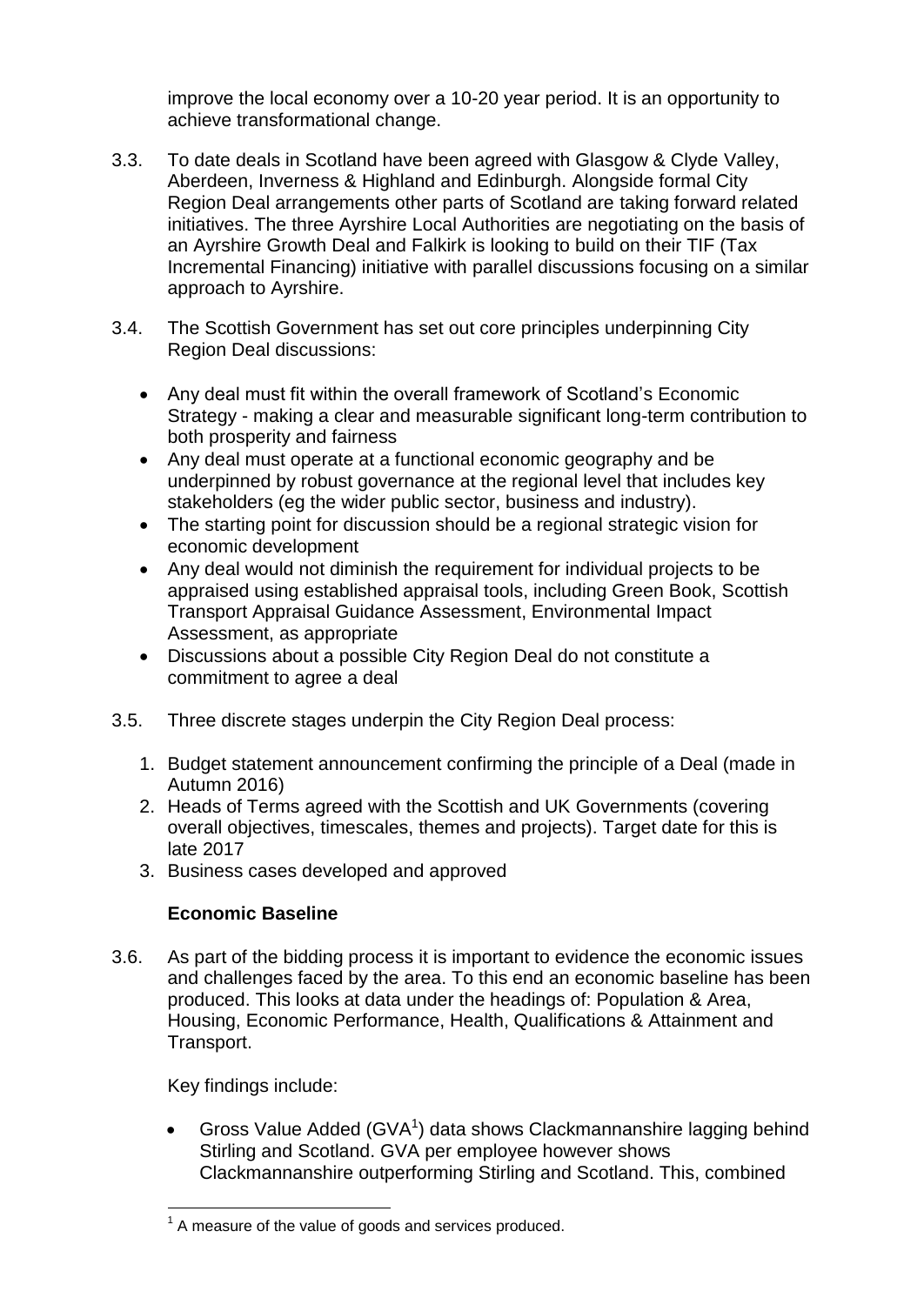with some good transport infrastructure, makes this a good place to do business.

- The gap between GVA per capita and GVA per job is exacerbated by the low jobs density of just 0.5 jobs per individual of working age compared to around 0.8 for both Stirling and Scotland.
- Women in Clackmannanshire face economic and social exclusion to a greater degree than those in other parts of Scotland. They are less likely to be employed and those who do work on average earn 27% less than the Scottish average. Women travel shorter distances to find work, possibly as a result of childcare responsibilities or a higher propensity to provide unpaid care than men, this limits their opportunities and is further compounded by the low jobs density in Clackmannanshire. Women make up a larger proportion of those identified as disabled than men; have a poorer life expectancy ranking than men and the highest incidence of pregnancy amongst women under 20 in Scotland.
- An overall population decline relative to Stirling and Scotland and a projected decline in the proportion of working aged residents.
- Like all areas our elderly population is growing. In Clackmannanshire however our working aged population isn't growing as well as it is in other areas meaning we could face particular challenges in delivering social care. Housebuilding in Clackmannanshire has slowed significantly in recent years leading to a relative lack of housing options for families.
- Clackmannanshire residents have lower levels of qualifications than their neighbours in Stirling and our young people do not access higher education to the same degree.

## **Consultation**

- 3.7. Clackmannanshire Council approved the development of a regional bid in December 2016. Stirling Council had been working on their City Region Deal projects well before this date and had produced and submitted business cases to the Scottish Government prior to Clackmannanshire Council's involvement. Due to their relative advancement Stirling also established a City Commission to advise and support the development of a bid.
- 3.8. The Scottish Futures Trust (SFT) has worked with the Council to support the development of the Clackmannanshire elements of a City Region Deal bid. Workshops, facilitated by SFT, were held in November 2016 with Council members and officers and key partners, such as Skills Development Scotland, Clackmannanshire Business and Scottish Enterprise to begin to outline the key economic issues and potential development opportunities.
- 3.9. Theme workshops have also been held bringing together officials from the Council and key agencies. Workshop themes included were: Tourism; Business Parks; Employability, Skills and Social Innovation; Energy and Health and Wellbeing.
- 3.10. More recently a series of workshops took place bringing together the Scottish and UK Governments and Stirling and Clackmannanshire Councils. Each Workshop was themed and provided an opportunity to discuss and explore emerging priorities and projects. The following workshops have taken place:
	- Development of a Regional Vision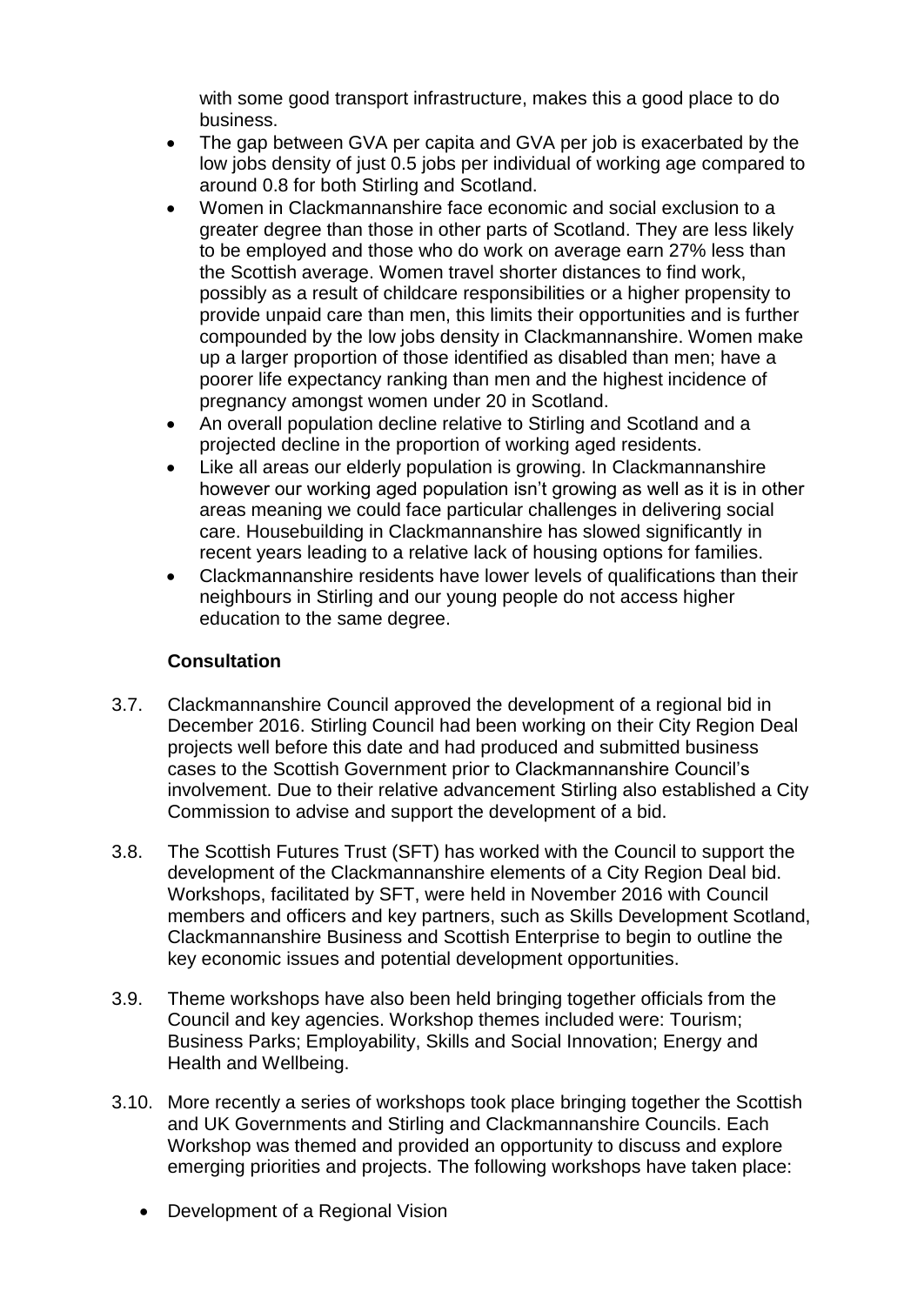- **•** Innovation
- Tourism
- Infrastructure (Digital, Energy, Town Centre)
- Infrastructure (Transport, Housing, Business Parks)
- 3.11. As part of the development of the bid there has been an emphasis on the following:
	- There is an expectation of one clear and consistent Regional bid with Business Cases being developed on that basis
	- City Region Deal projects should have impacts at the Scottish and UK levels. This has implications in terms of scale of projects and how they are presented
	- City Region Deal is an opportunity to achieve transformational change. This has particular implications for socio-cultural aspects of any bid
	- Inclusive Growth principles must underpin any bid
- 3.12. An approach for further engaging with key local business sectors and communities should be agreed. It is proposed that this engagement should be targeted at key businesses and communities and should be carried out once agreement on strategic project priorities has been agreed.
- 3.13. Strategy and Customer Services are providing resource support for baseline analysis; communications, web, design and social media and engagement and consultation.

## **Emerging Clackmannanshire Priorities**

- 3.14. Initial priorities for Clackmannanshire were identified at 2 stakeholder workshops facilitated by the Scottish Futures Trust late in 2016. These have been further informed by the series of stakeholder workshops that took place in the period January to May 2017. Over 80 individuals from a range of organisations have participated in this process.
- 3.15. This process generated a range of potential projects. Officers have been working to present the projects as a coherent package, superimposed on the established developmental priorities already approved by Council and Government within the local development plan. These are outlined below and covered in more detail in Appendix 2:
	- **'Investor Confidence'** will increase the level of private sector investment in the area. We need to do this because of fundamental structural and economic barriers making it difficult to grow the local economy and spreading the benefits of this growth throughout local communities. The principal components are:
		- the removal of constraints to bring forward *business park and premises* opportunities at key locations;
		- new school provision and support for ground remediation and site servicing at key housing growth areas to *unlock housing development*;
		- the regeneration of *Alloa Town Centre*;
		- access to enhanced *digital infrastructure and digital skills* to create a Smart County and
		- the provision of enabling *transport infrastructure*.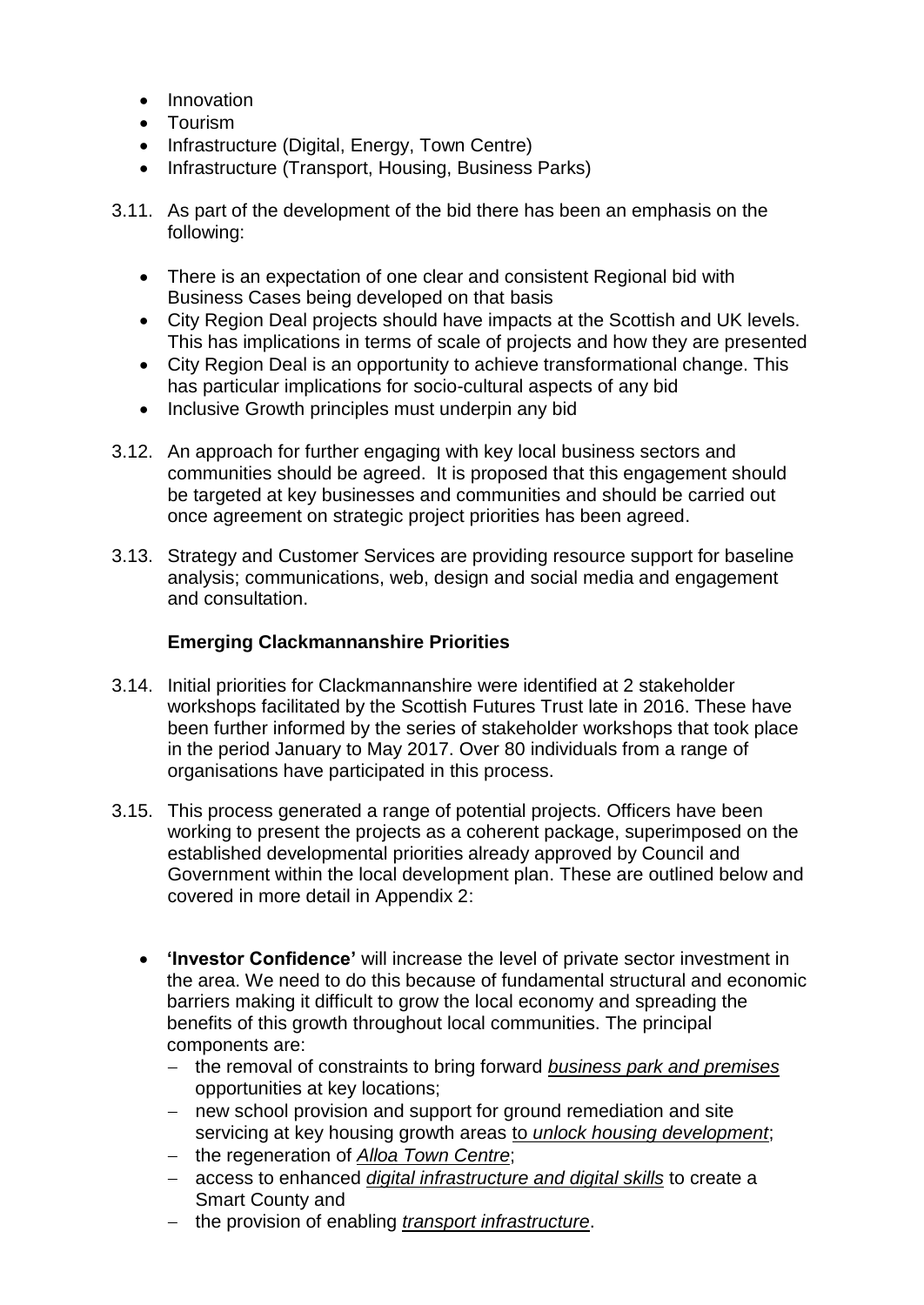- **'Inclusive Growth'** will "invest in our people at all stages of life to ensure that we have a well skilled, healthy and resilient population and an innovative, engaged and productive workforce" (paraphrased from Scotland's Economic strategy, March 2015). It recognises that the economic benefits from economic development initiatives do not always 'trickle down' to those most disadvantaged in society and that these people and communities will need targeted support to take advantage of them. The principal components are:
	- The development of an *'Achievement Campus'* in Sauchie which will act, not only as a school, but as a 'smart centre' for family learning and skills development, utilising technology innovatively and creatively.
	- The development and delivery of an *innovative learning system* that builds on the attainment challenge and tackles the question: How could education across the region feel different in response to the specific issues and needs that are being identified locally and in the context of a rapidly changing job market?
	- *Support to families* to address poverty and exclusion from learning, employment and training opportunities and increase parenting skills. Key among this will be increasing *child care provision* in a way that is accessible, economically viable and sustainable.
	- *Skills and employability* will be key to ensuring we capitalise on the transformative opportunity of the City Region Deal. It will ensure that all people, regardless of age, ability, gender or life chances are equally able to gain meaningful skills and enter and progress to fair work.
- **'Sustainable Place'** supports the broader aims of the City Region Deal through investment in the green sector: green jobs, green infrastructure and green energy, although the benefits apply across the economic and social fields as well as the environmental field. The principal components are:
	- an *Alloa Marina Development* incorporating a creative community campus will make a contribution to building the health, wellbeing and confidence of the community and will provide a focus for regeneration in the Alloa South and East area,
	- a *coastal realignment* project creating wildlife habitat and flood defence,
	- a *community energy network* across the programme area using sustainable energy sources, such as solar, and exploiting the potential for heat generation within the local geology through geothermal energy.
- 3.16. A focus on the geographical areas of Alloa, Sauchie and Forestmill (as set out at Appendix 2) has been identified on the basis of both a need for regeneration and economic investment and where there is practical opportunity to deliver projects. The 'people' aspects of the projects such as employability, health & well-being and attainment will also be available to residents who need them across the whole county. In addition the positive economic impacts on these geographies will have wider impacts across the county and the region, for example increased job opportunities.
- 3.17. Across the City Region the ambition is to deliver inclusive growth, increase investor confidence and create a sustainable place for residents, businesses and visitors. A matrix showing the contribution of each programme element to both the projects and the geographies is shown at Appendix 1.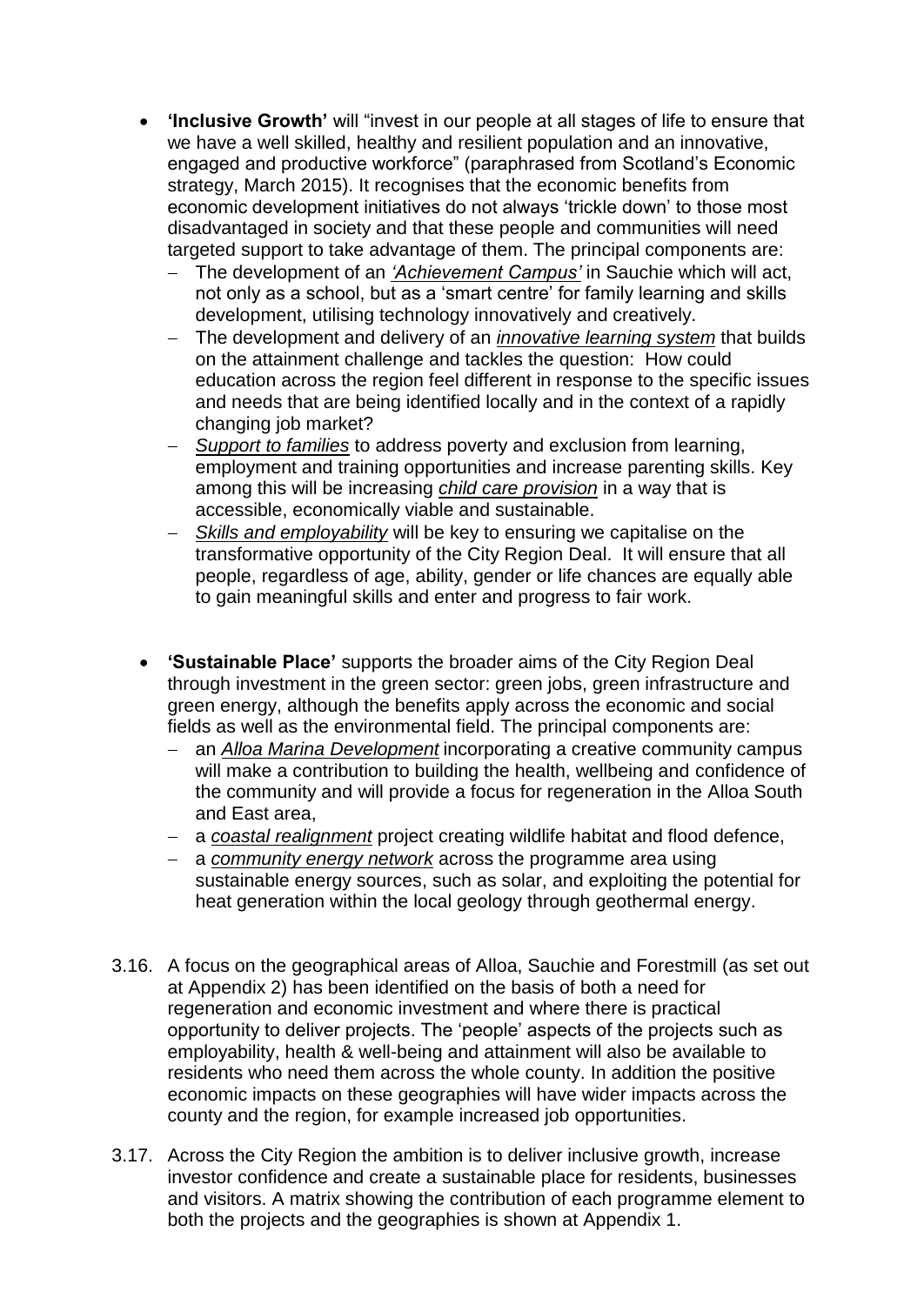### **Governance**

- 3.18. Scottish Government officials have stated that the City Region Deal will only get to 'Heads of Terms' stage with formal governance between Stirling & Clackmannanshire Councils being in place. Governance arrangements will need to be in line with the Enterprise and Skills review's regional partnerships recommendations, briefly outlined below, which were published at end of June.
- 3.19. Partnerships seeking Scottish Government support for investment will provide clear evidence of all of the following: strong leadership which fosters a culture of genuine trust and deep collaboration, develops a vision for the region, drives action and rallies support; a clear and compelling economic vision; a deep understanding of the regional economy; a plan for the regional partnership derived from this and a measurement framework which allows progress to be tracked; and a commitment to achieve greater benefit for the regional economy by aligning partnership assets and investment.
- 3.20. Scottish Government will expect the prioritisation process to have been informed by an assessment using their recently devised Inclusive Growth Diagnostic assessment process and will give weight to activities which score well in inclusive growth terms.
- 3.21. The partnership will be expected to have carefully considered its legal structure and to demonstrate that this enables clear governance and clarity of roles. Until now most regional partnerships have taken the form of a Joint Committee under the Local Government (Scotland) Act 1973.
- 3.22. In the Edinburgh City Region partners have, for example, committed to developing a new model of regional governance reflecting the regional partnership's work stream of phase 2 of the Enterprise and Skills Review outlined above. It is anticipated that this will include an integral role for the private and third sectors as well as key partners.
- 3.23. A further report on Governance will be prepared and brought to both Clackmannanshire and Stirling Councils to agree the way forward.

## **Bid Development Process**

- 3.24. Both Scottish & UK Governments have advised that they are expecting one coherent regional bid for Stirling and Clackmannanshire. In addition bids submitted have to be done so using the UK Treasury approved model for public sector business cases. The Five Case Business Model or 'Green Book' as it is known is designed to ensure that spending decisions are taken on the basis of highly competent professionally developed spending proposals.
- 3.25. All centrally funded public spending proposals including those subject only to departmental approval are required to use the Treasury approach. The business case in support of a new policy, new strategy, new programme or new project must evidence :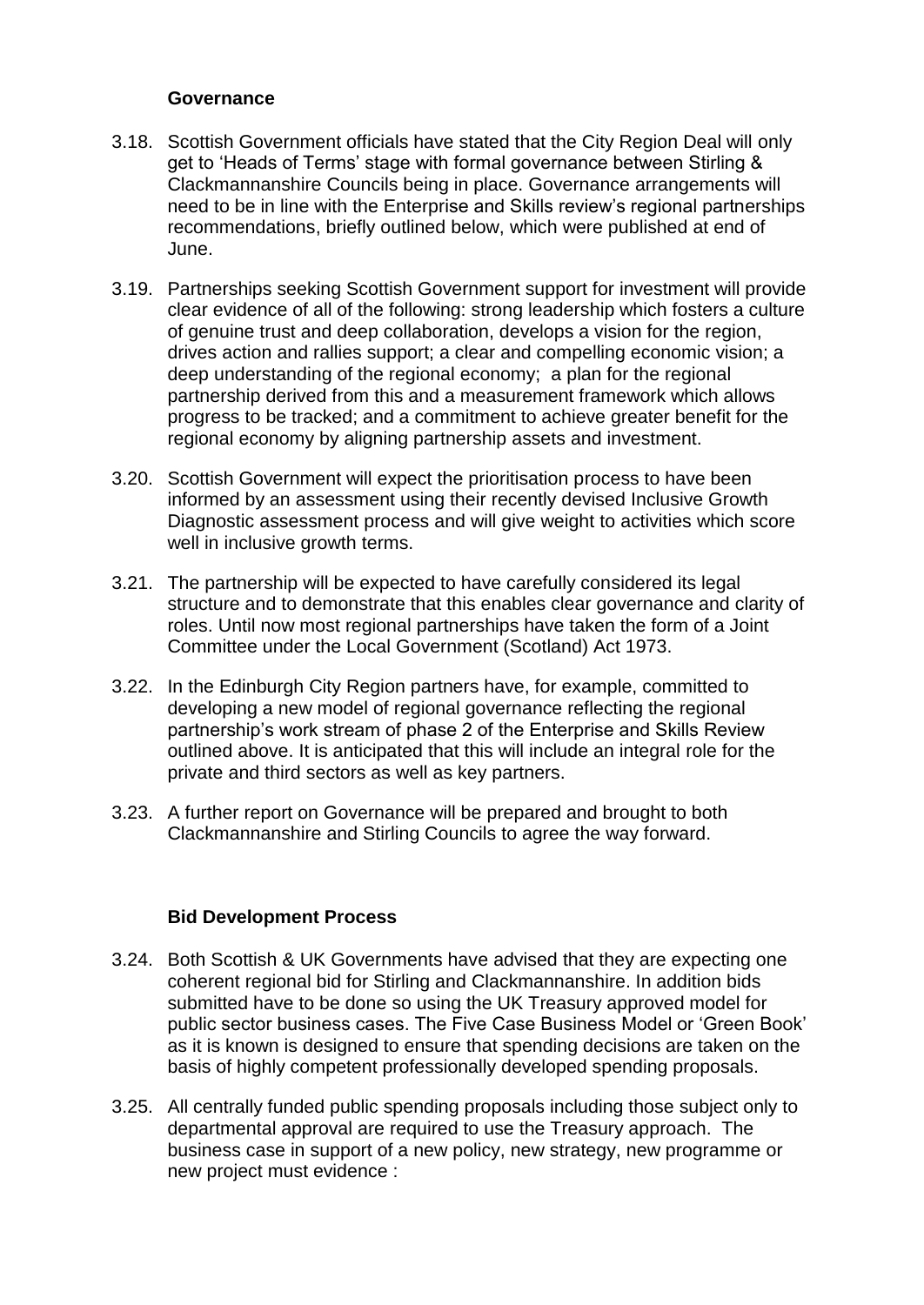- 1. That the intervention is supported by a compelling **case for change**  the "strategic case";
- 2. That the intervention represent best **public value**  the "economic case";
- 3. That the proposed Deal is attractive to the market place and is **commercially viable** – the "commercial case";
- 4. That the proposed spend is **affordable**  the "financial case";
- 5. That what is required from all parties is **achievable**  "the management case".
- 3.26. The most recent session with Scottish and UK Government Officials in developing the bid, took place on the  $29<sup>th</sup>$  August to review the regional outline programme.

## **4.0 Sustainability Implications**

- 4.1. The City region Deal is likely to have a number of positive impacts on sustainability, particularly in terms of the economy, energy use, landscape and natural habitats. Appropriate assessments will be undertaken as part of business case development.
- 4.2. It is a Council Priority to take forward developments in relation to the use of sustainable energy to alleviate fuel poverty. The deal offers opportunities through its sustainable place project to make a positive impact in both affordable homes and homes built through the Housing Capital Plan.

## **5.0 Resource Implications**

- 5.1. £500k of capital budget was allocated for 2017/18. It is likely that a portion of this will be required to roll forward in line with the timing of the programme development process. Once Heads of Terms are agreed a procurement exercise for resources to develop full business cases will be undertaken.
- 5.2. Both capital and revenue budgets which can be identified as a contribution to the City Region Deal will need to be ascertained.
- 5.3. It should be noted that not all major projects taking place in the County over the next 10 to 15 years will be funded through the deal. The Council will continue to prioritise other projects through its Capital Plan, the Housing Capital Plan and applications to other sources of funding.
- 5.4. Staffing: there are no current staffing implications arising from this report.

## **6.0 Exempt Reports**

6.1. Is this report exempt? Yes  $\Box$  (please detail the reasons for exemption below) No  $\checkmark$ 

## **7.0 Declarations**

The recommendations contained within this report support or implement our Corporate Priorities and Council Policies.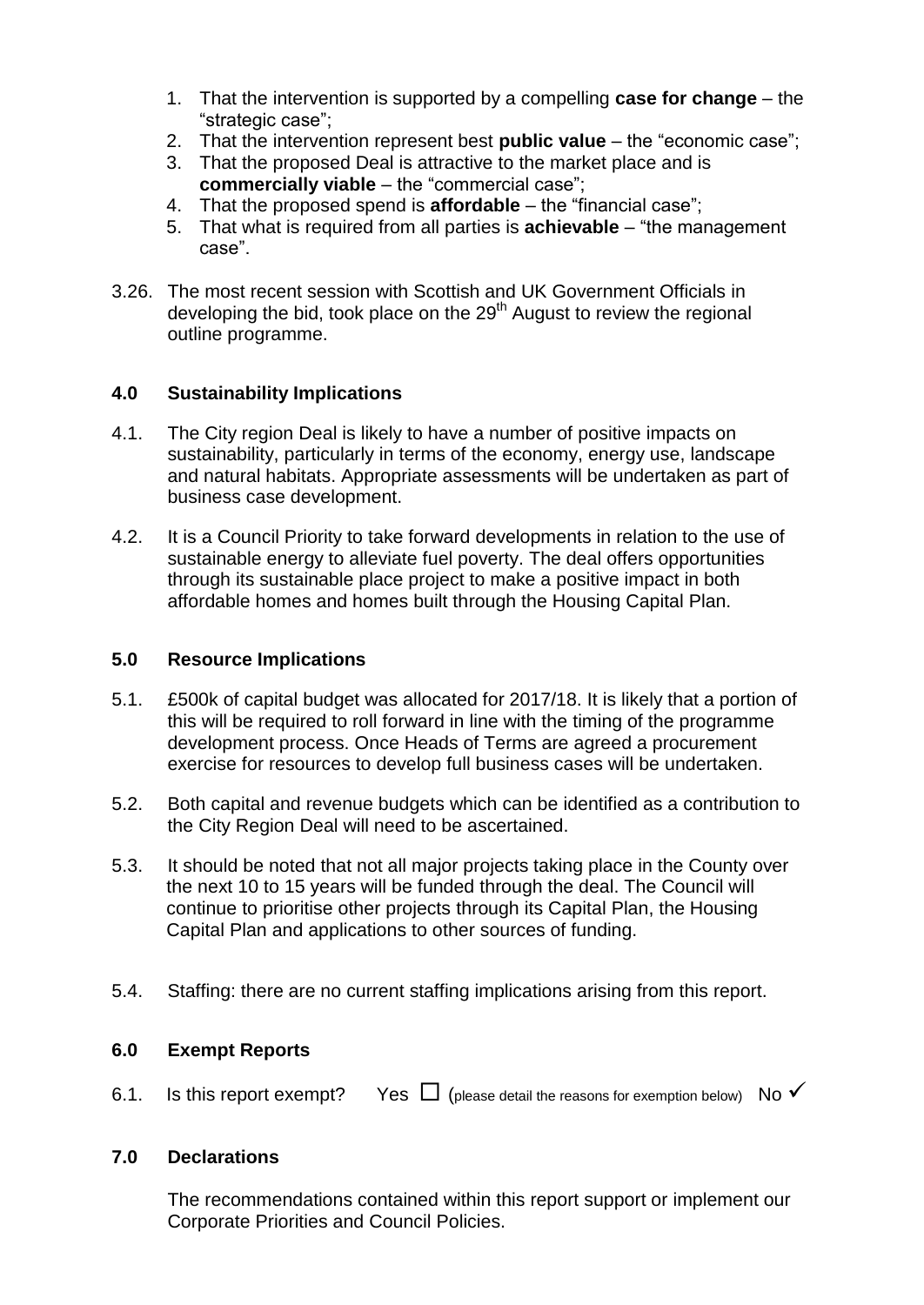# $(1)$  **Our Priorities** (Please double click on the check box  $\boxtimes$ )

The area has a positive image and attracts people and businesses  $\checkmark$ Our communities are more cohesive and inclusive<br>People are better skilled, trained and ready for learning and employment  $\checkmark$ People are better skilled, trained and ready for learning and employment<br>
Our communities are safer<br>
Vulnerable people and families are supported<br>
Substance misuse and its effects are reduced<br>
Health is improving and heal Our communities are safer Vulnerable people and families are supported Substance misuse and its effects are reduced Health is improving and health inequalities are reducing  $\checkmark$ <br>The environment is protected and enhanced for all The environment is protected and enhanced for all The Council is effective, efficient and recognised for excellence  $\checkmark$ 

## (2) **Council Policies** (Please detail)

## **8.0 Equalities Impact**

8.1 Have you undertaken the required equalities impact assessment to ensure that no groups are adversely affected by the recommendations?  $Yes \Box$  No  $\checkmark$ 

These will be required at a later stage when fuller project detail is available to allow for a meaningful assessment.

## **9.0 Legality**

9.1 It has been confirmed that in adopting the recommendations contained in this report, the Council is acting within its legal powers.  $Y_{ES}$ 

## **10.0 Appendices**

10.1 Please list any appendices attached to this report. If there are no appendices, please state "none".

Appendix 1: Programme Matrix

Appendix 2: Project Specific Detail

## **11.0 Background Papers**

11.1 Have you used other documents to compile your report? (All documents must be kept available by the author for public inspection for four years from the date of meeting at which the report is considered)

Yes  $\Box$  (please list the documents below) No  $\checkmark$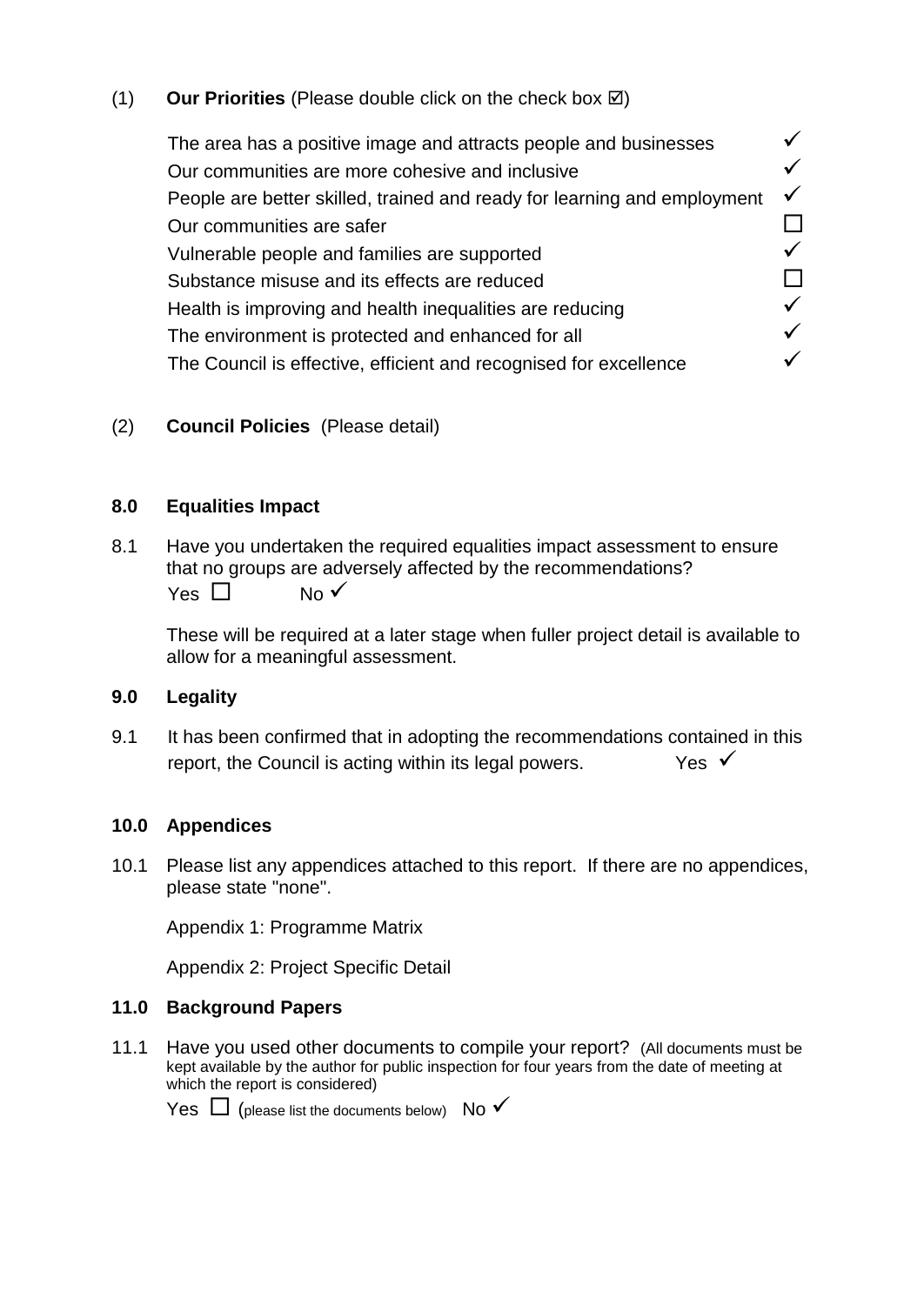# **Author(s)**

| <b>NAME</b>   | <b>DESIGNATION</b>                  | <b>TEL NO / EXTENSION</b> |
|---------------|-------------------------------------|---------------------------|
| lan Fraser    | Team Leader Economic<br>Development | 2293                      |
| Debbie Carter | City Deal Programme Manager         | 6689                      |

# **Approved by**

| <b>NAME</b>      | <b>DESIGNATION</b>        | <b>SIGNATURE</b>    |  |  |
|------------------|---------------------------|---------------------|--|--|
| Garry Dallas     | <b>Executive Director</b> | Signed: G Dallas    |  |  |
| Elaine McPherson | <b>Chief Executive</b>    | Signed: E McPherson |  |  |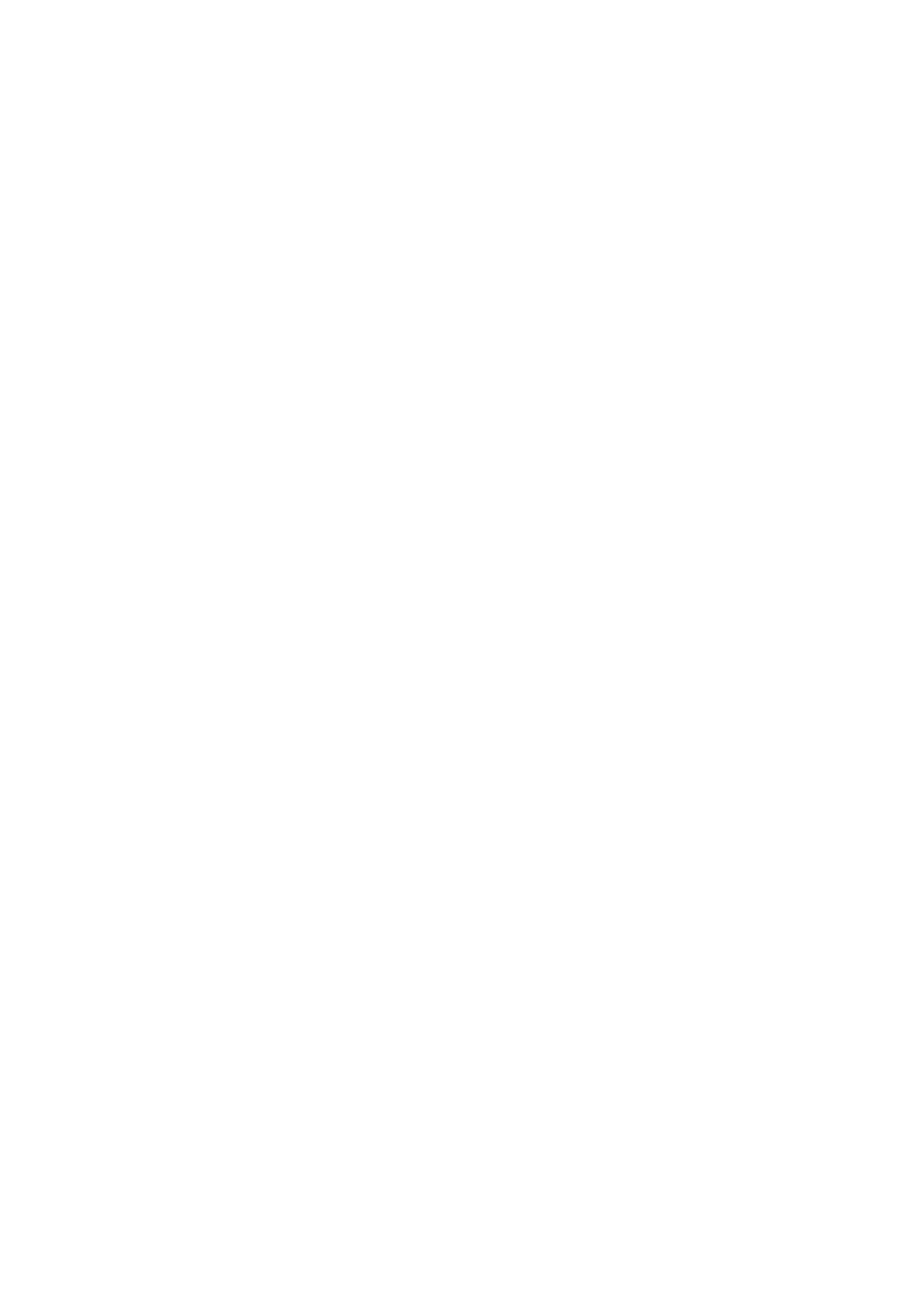# **Stirling & Clackmannanshire City Region Deal - Programme Matrix (Clackmannanshire Elements)**

|                                                         | Projects                         |                                  |                                  | <b>Geographical Impact</b>       |                                  |                                  |                        |
|---------------------------------------------------------|----------------------------------|----------------------------------|----------------------------------|----------------------------------|----------------------------------|----------------------------------|------------------------|
| <b>Project Components</b>                               | Investor<br>Confidence           | <b>Inclusive</b><br>Growth       | Sustainable<br>Place             | <b>Sauchie</b>                   | <b>Alloa</b>                     | Forestmill                       | <b>County Wide</b>     |
| <b>Business Parks &amp; Premises</b>                    | $\checkmark\checkmark$           | $\checkmark$                     | $\checkmark$                     | $\checkmark\checkmark\checkmark$ | $\checkmark\checkmark\checkmark$ | $\checkmark$                     |                        |
| <b>Unlocking Housing Development</b><br>(school estate) | $\checkmark\checkmark\checkmark$ | $\checkmark$                     | $\checkmark$                     | $\checkmark\checkmark\checkmark$ | $\checkmark$                     | $\checkmark\checkmark\checkmark$ |                        |
| Alloa Town Centre Regeneration                          | $\checkmark$                     | $\checkmark$                     | $\checkmark$                     |                                  | $\checkmark\checkmark\checkmark$ |                                  |                        |
| Digital Infrastructure & Skills                         | $\checkmark\checkmark\checkmark$ | $\checkmark$                     | $\checkmark$                     |                                  |                                  |                                  | $\checkmark$           |
| <b>Achievement Campus</b>                               | $\checkmark$                     | $\checkmark\checkmark\checkmark$ | $\checkmark$                     | $\checkmark\checkmark\checkmark$ |                                  |                                  |                        |
| Alloa Marina Development                                |                                  | $\checkmark$                     | $\checkmark$                     |                                  | $\checkmark\checkmark\checkmark$ |                                  |                        |
| Innovative Learning System                              | $\checkmark$                     | $\checkmark\checkmark\checkmark$ |                                  |                                  |                                  |                                  | $\checkmark\checkmark$ |
| Family Support & Childcare                              | $\checkmark$                     | $\checkmark\checkmark\checkmark$ | $\checkmark$                     |                                  |                                  |                                  | $\checkmark$           |
| Coastal Re-alignment                                    |                                  |                                  | $\checkmark\checkmark\checkmark$ |                                  | $\checkmark\checkmark$           |                                  |                        |

| <b>Regional Enablers</b>                                  | Investor<br>confidence. | <b>Inclusive</b><br>Growth | <b>Positive Place</b>            | <b>Sauchie</b> | Alloa | Forestmill | <b>County Wide</b> |
|-----------------------------------------------------------|-------------------------|----------------------------|----------------------------------|----------------|-------|------------|--------------------|
| <b>Energy Networks</b>                                    |                         |                            | $\checkmark\checkmark\checkmark$ |                |       |            |                    |
| <b>Employability &amp; Skills</b>                         |                         | $\checkmark\checkmark$     |                                  |                |       |            |                    |
| Transport Infrastructure (inc. river & public transport). |                         |                            |                                  |                |       |            |                    |

The number of ticks against a particular item indicates the level of importance of a project to the relevant theme or geography.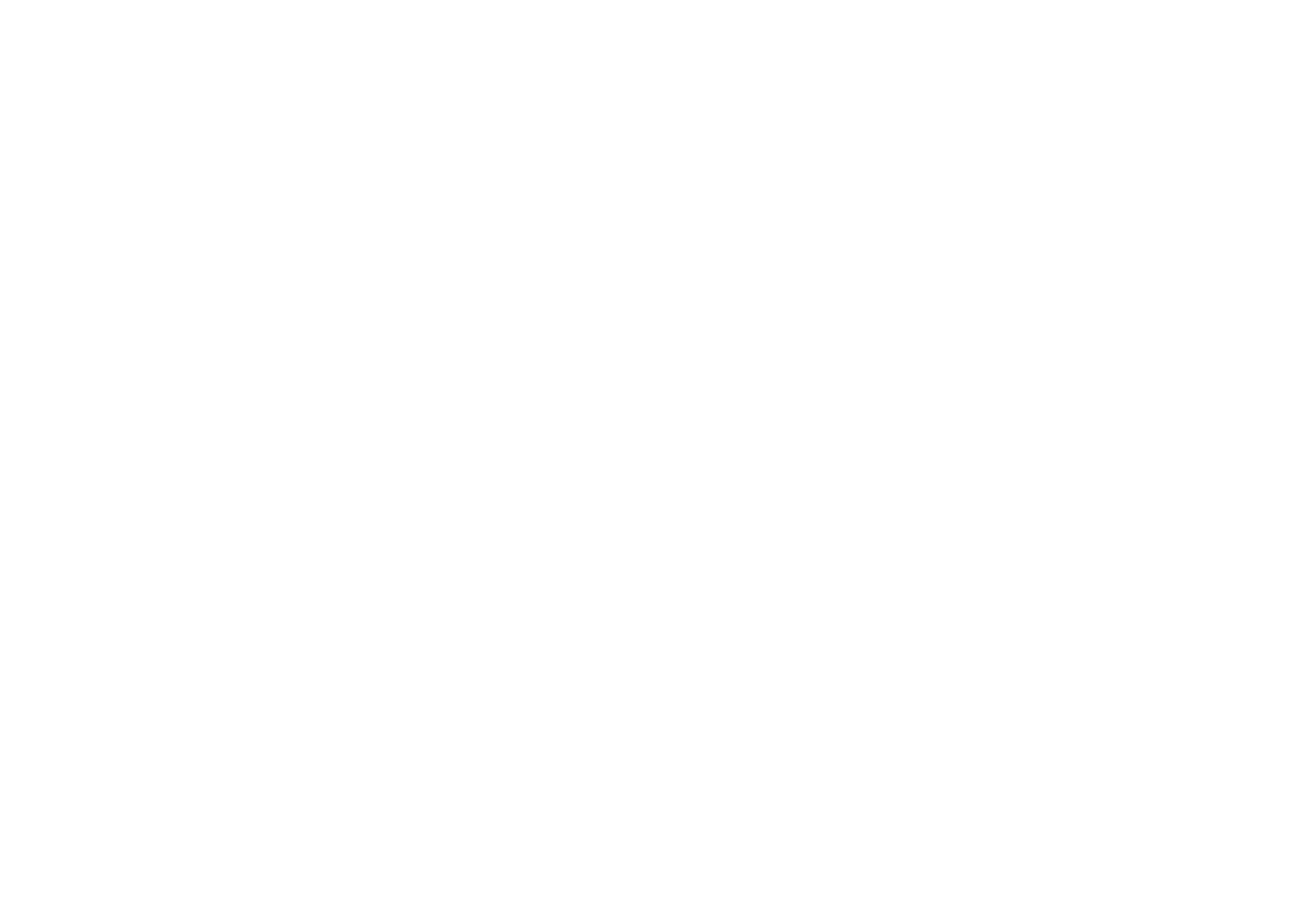# **STIRLING AND CLACKMANNANSHIRE CITY REGION DEAL PROJECT SPECIFIC DETAIL**

## **Contents**

| <b>Investor Confidence</b> | Page 2  |
|----------------------------|---------|
| <b>Inclusive Growth</b>    | Page 5  |
| Sustainable Place          | Page 8  |
| Alloa                      | Page 11 |
| Sauchie                    | Page 14 |
| Forestmill                 | Page 17 |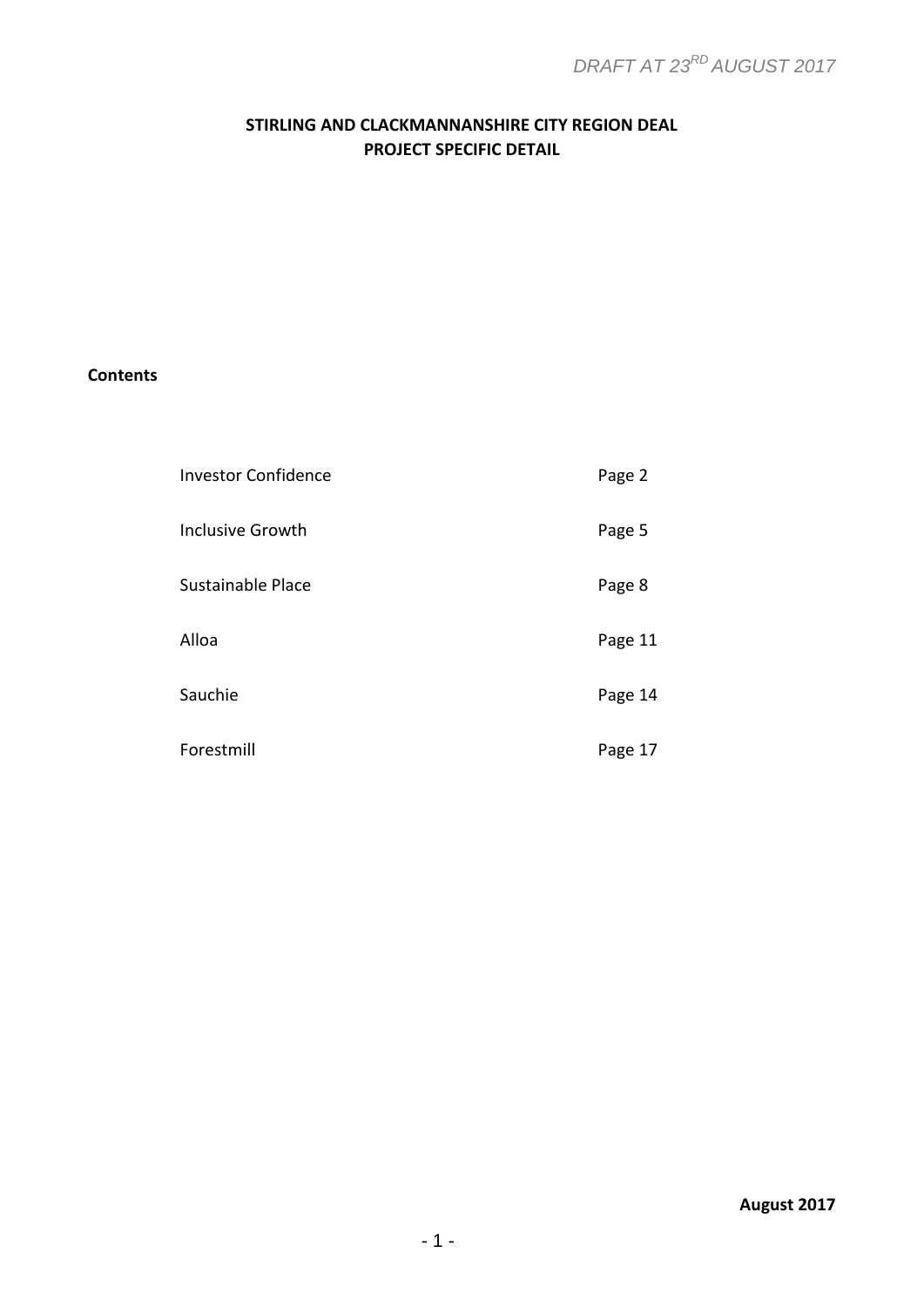# **Investor Confidence**

The overall aim of this project is to increase the level of private sector investment in the area. We need to do this because of fundamental structural and economic barriers making it difficult to grow the local economy and spreading the benefits of this growth throughout local communities.

#### **What opportunity or issue the project is seeking to address**

The Investor Confidence project has been designed to:

- Address challenges arising from a shrinking and ageing population and the consequent demands this will put on public sector services
- Address the issue of plummeting private sector house building levels in the county
- Increase the number and diversity of job opportunities through the removal of development constraints on key employment sites
- Provide access to world class digital infrastructure
- Ensure that enabling transport infrastructure is available

Clackmannanshire faces a perfect storm of projected demographic changes with a shrinking, ageing population projected to emerge in the years to 2039. This will put pressure on public services, including the social care cost of supporting an elderly population set to grow by over 30% in the next two decades. The problem of an ageing population exists in Stirling and across Scotland, but in both instances, population levels overall, including the number of working age individuals, is set to rise. This is not the case for Clackmannanshire.

At the same time house-building rates in Clackmannanshire have plummeted by 70% since 2008 with little signs of recovery, particularly in the private sector. Some major proposals supported through the Local Development Plan, have stalled. Capacity within the area's schools is a major contributory factor to this trend but other significant infrastructure barriers also exist. Developers stress that building houses in Clackmannanshire is now less viable/non viable compared to elsewhere.

Clackmannanshire also has a higher percentage of economically inactive population who are seeking a job in an area where the job density is significantly lower than both Stirling and Scotland. The third strand we are seeking to address, then, is to increase the number and diversity of job opportunities in Clackmannanshire through the removal of development constraints on key sites.

Clackmannanshire tends to be at the end of the queue in terms of programmes to upgrade digital connectivity. As part of a wider programme to support investment in the area, there is an opportunity to provide digital infrastructure that is recognised as being the best available for our businesses, residents, visitors and communities.

The provision of transport infrastructure will be an important element in enabling and supporting investment and ensuring that benefits are spread throughout our communities.

The overall aim of this project, therefore, is to address market failure by supporting private sector investment in order to address population decline and to support the growth of more jobs in the area.

## **The projected outputs and impacts**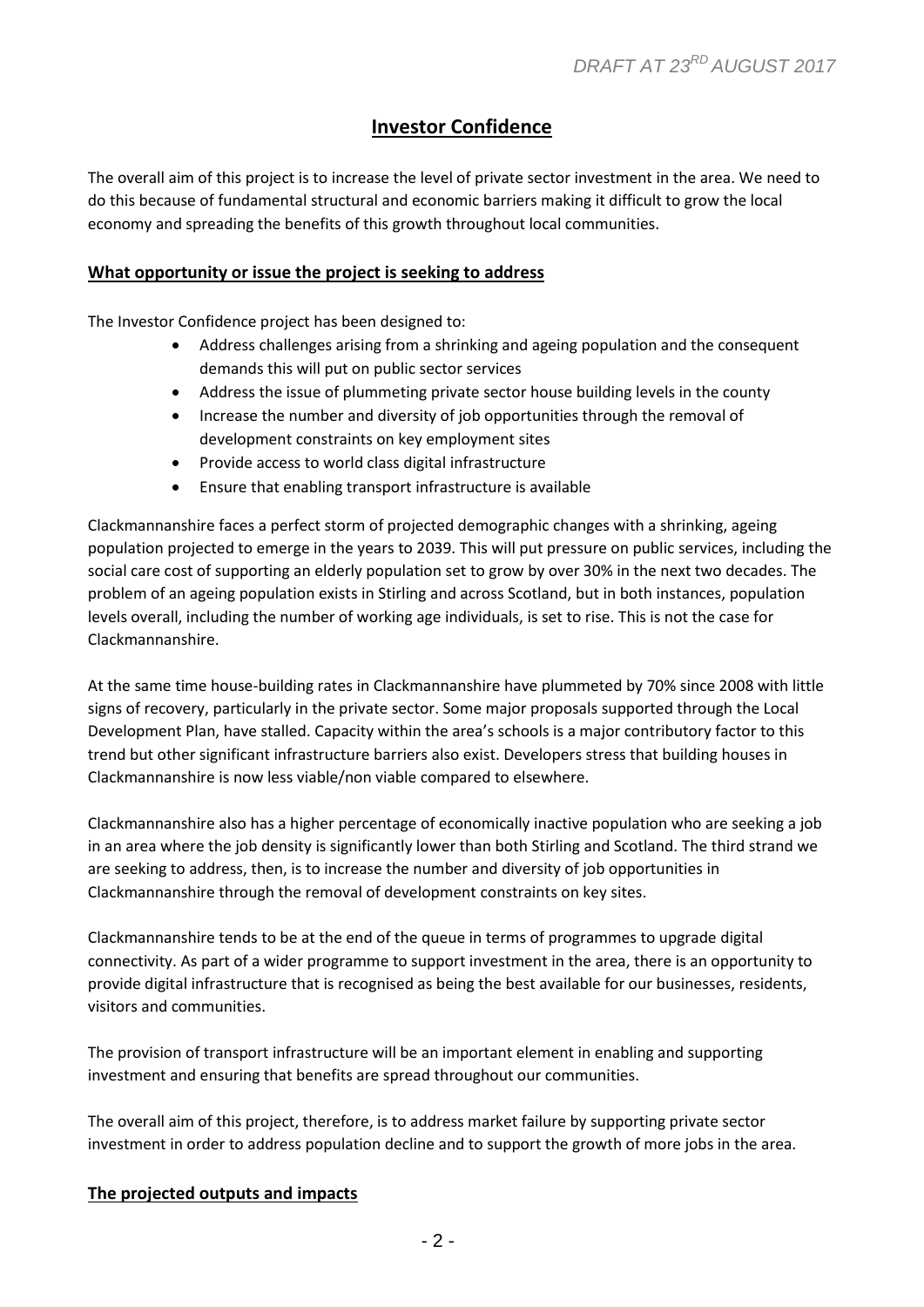The Investor Confidence project is designed to achieve the following:

- The removal of constraints to bring forward Business Park and Premises opportunities at three key locations (Alloa West, Alloa East and Alloa Town Centre)
- The removal of constraints through new school provision and support for ground remediation and site servicing at four key housing growth areas ( Forestmill, Sauchie West, Sauchie East/Carsebridge)
- Regeneration of Alloa Town Centre
- Access to enhanced digital infrastructure, including broadband improvements, to create a Smart County
- Provision of enabling transport infrastructure

This will be achieved initially through:

- Feasibility/Option Appraisal studies for key employment sites
- Financial Appraisal, taking account of infrastructure requirements, to assess viability of key housing development sites
- Feasibility/Option Appraisal for key development opportunities in Alloa Town Centre
- Scoping Smart County projects and development of Smart Strategy
- Developing City Region Transport Strategy

The overall aim is increased private sector investment in the area to support the regional vision. In doing this it will achieve wider economic and social benefits such as direct and indirect jobs, an increased tax base for local services and stronger local communities with a more balanced age structure.

#### **How project sits within the overall City Region Deal and other regional strategies and plans**

The Regional Vision Statement looks to unlock the economic potential of the area with a specific focus on infrastructure investment. The Investor Confidence project is central to the delivery of inclusive growth as it the means by which job opportunities will be created and plays a key role in driving population growth. It will make possible the realisation of developments already identified as those required for this growth in the Local Development Plan and make possible multi million pound private investment. One opportunity, as part of any major residential development, includes exploring the case for a veteran's village.

#### **How it fits with SG policy particularly around Scotland's Economic Strategy**

The Investor Confidence Project directly addresses three of the four broad priority area highlighted in Scotland's Economic Strategy.

In terms of **Investment** it focuses on the provision of the physical and digital infrastructure to enable Clackmannanshire to play its part in the national and global economies; promotes the growth of businesses and job opportunities; and promotes resilience of local communities

In terms of **Innovation** it supports the development of innovative businesses through improved digital connectivity.

In terms of **Inclusive Growth** it will support the development of sustainable and well paid jobs; provide greater opportunities to access jobs; and assist in tackling inter-generational inequality as well as more equal growth

#### **How it fits with UKG policy particularly around the draft Industrial Strategy**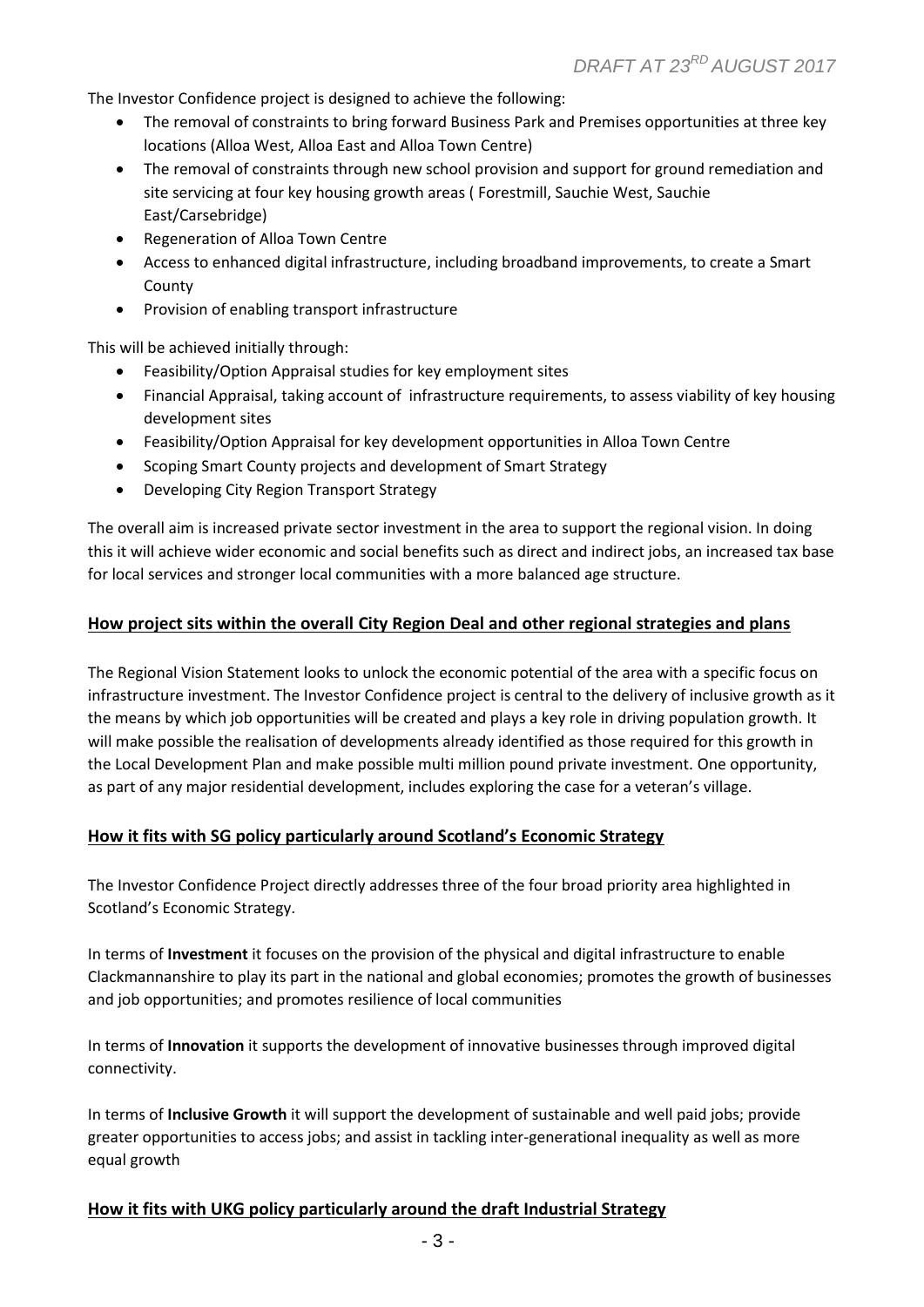The Investor Confidence Project will directly address the following pillars of the draft industrial strategy;

- Upgrading infrastructure
- Supporting businesses to start and grow
- Driving Growth across the whole country

#### **Linkages and dependencies**

The Investor Confidence project is central to the delivery of inclusive growth. It is what creates the economic growth opportunities for residents to access with the support of people based projects.

The Transport Enabler project will also be key. Consultation has highlighted transport as a key factor in social and economic exclusion, particularly when journeys to work need to be combined with transporting children to and from childcare and education settings.

**SG ask / UKG ask £:** TBC

**Local contribution £:** TBC

**Third party £:** TBC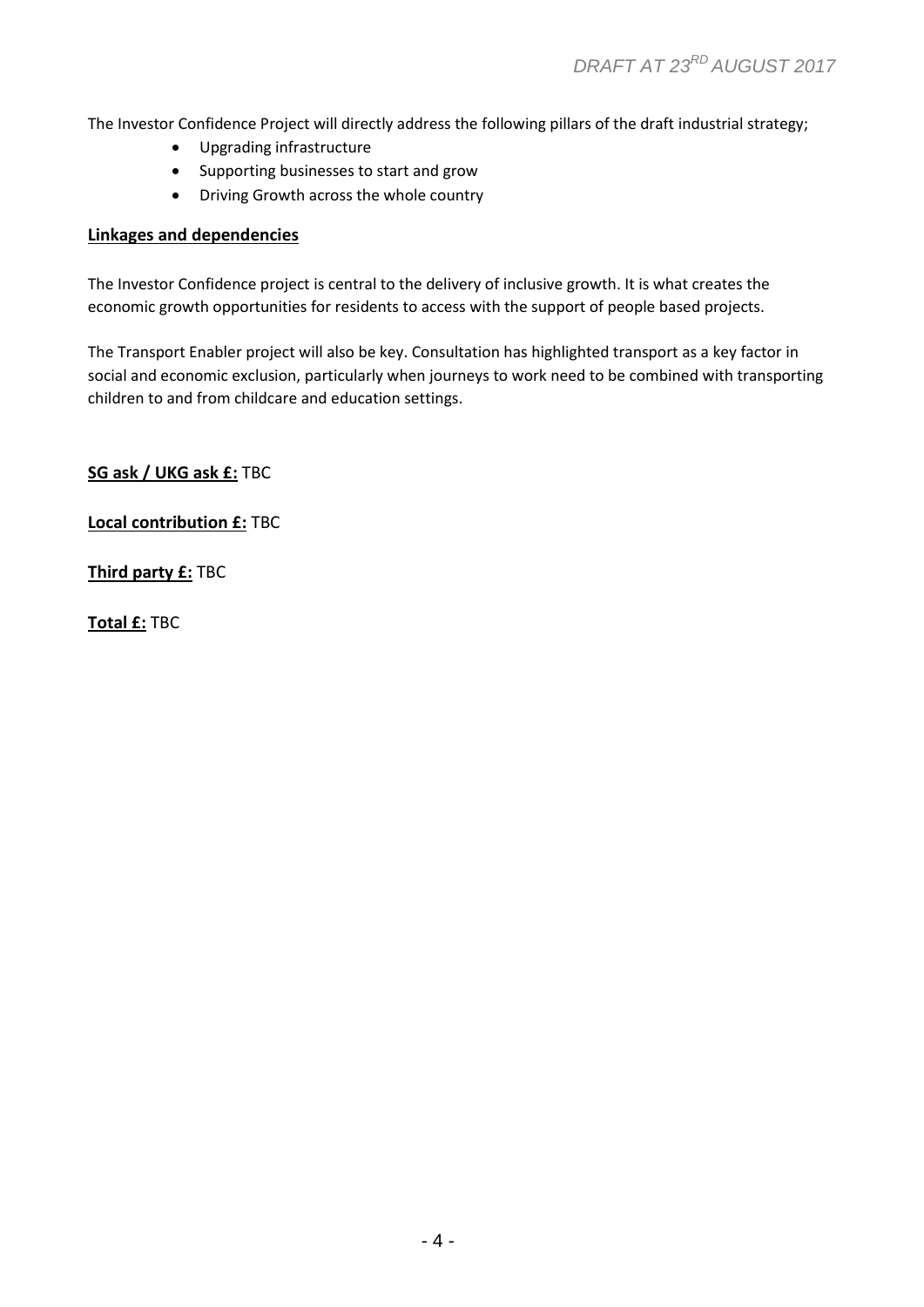# **Inclusive Growth**

The Inclusive Growth project will "invest in our people at all stages of life to ensure that we have a well skilled, healthy and resilient population and an innovative, engaged and productive workforce" (paraphrased from Scotland's Economic strategy, March 2015). It recognises that the economic benefits from economic development initiatives do not always 'trickle down' to those most disadvantaged in society and that these people and communities will need targeted support to take advantage of them.

#### **What opportunity or issue the project is seeking to address**

Whilst Clackmannanshire held off the industrial decline at the end of the 20<sup>th</sup> Century for longer than some, it was hit deeply and has never fully recovered. In particular it lost a volume of jobs that sent it to the bottom of the jobs density figures and there it remains (at 0.5, the 3<sup>rd</sup> lowest in Scotland). Residents had to make a transition from having plenty of local jobs, with benefits such as employer provided transport, to a lack of local jobs and a need to look beyond Clackmannanshire's borders for work. Many residents have made this transition very successfully. At the last census, over half of all residents who worked did so outwith the County.

Those who didn't succeed in this transition have suffered long-term, sometimes intergenerational worklessness, and the associated poverty and exclusion that follows. Clackmannanshire faces challenges of poor health & wellbeing, alcohol use, low attainment, low aspiration, and an associated culture of 'helplessness and hopelessness'. There is a striking gender disparity in much of the data (against Scottish averages) which shows that women are less likely to be in employment, when employed are some of the lowest paid workers in Scotland and the UK (at 2016 earning female full-time resident workers earn £353 compared to £482 for Scotland and £481 for the Great Britain), are more likely to be disabled, to have teenage pregnancies and to suffer domestic violence. In addition they are more likely to have caring responsibilities which impact on the how, where and when they work. These issues for women are of a concern in themselves but have the additional dimension of the impact they have on their children and families.

Young people, additionally, face ongoing challenges. Youth unemployment remains persistently high and our young people do not participate in Further & Higher Education to the same degree as those in other areas. The claimant rate for 18-24 at June 2017 year olds was 6.0% compared to 3.5% for Scotland and 2.8% for Great Britain).

#### **The projected outputs and impacts**

We aspire to deliver sustainable change for people and families who face a range of social and economic challenges, including gender disparities, and to prevent these issues arising for others in the future. We want the young people leaving school at the end of the City Region Deal programme to enter a world of opportunity with the skills, attitudes and self-belief to build a better future for them, their families and their communities. The projects are designed to address specific local issues and use innovative solutions as well as those tried and tested approaches which have been shown to deliver sustainable change. This will include: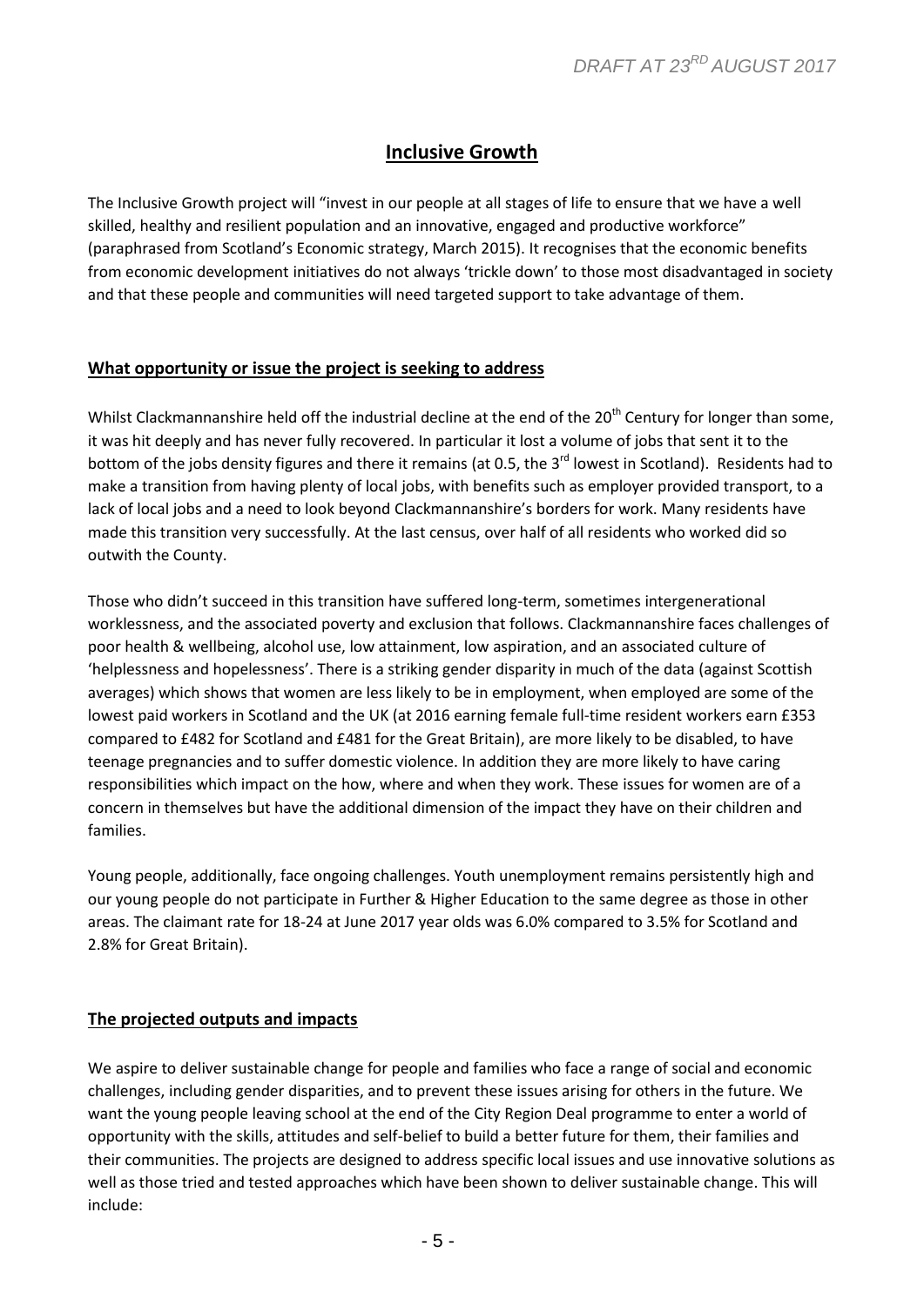- 1. The development of an 'Achievement Campus' in Sauchie which will act, not only as a school, but as a 'smart centre' for family learning and skills development, utilising technology innovatively and creatively. It will act as a mechanism to bring the Public, Private and Voluntary sectors together to deliver positive outcomes for individuals and communities, through effective cross sector collaboration.
- 2. The development and delivery of an innovative learning system that builds on the attainment challenge and tackles the question: How could education across the region feel different in response to the specific issues and needs that are being identified locally and in the context of a rapidly changing job market? Specific approaches will be devised in the first phase.
- 3. Support to families to address poverty and exclusion from learning, employment and training opportunities and increase parenting skills. Key among this will be increasing child care provision in a way that is accessible, economically viable and sustainable through community based initiatives and social enterprise.
- 4. Skills and employability, as an enabler, will be key to ensuring we capitalise on the transformative opportunity of the City Region Deal. It will ensure that all people, regardless of age, ability, gender or life chances are equally able to gain meaningful skills and enter and progress to fair work. It will also ensure that current and future employers will have the work force matched to their needs, flexibly and locally delivered.

## **How project sits within the overall City Region Deal and other regional strategies and plans**

The project is fundamental to the delivery of Inclusive Growth. Whilst other projects will build the economy and create opportunities, this project, along with the Skills and Employability enabler, will prepare residents both to take these up. In addition residents will be encouraged and supported to create opportunities of their own, e.g. self-employment, through greater personal achievement and aspiration.

The project additionally is consistent with the draft priorities identified in the Local Outcome and Improvement Plan for Clackmannanshire. In particular these include its focus on: women experiencing inequality and, people living in Alloa South & East who experience disproportionately poorer outcomes compared with the remainder of Clackmannanshire and the City Region.

## **How it fits with SG policy particularly around Scotland's Economic Strategy**

The strategic approach is based on two key pillars: increasing competitiveness and tackling inequality. The Inclusive Growth project contributes to increasing competitiveness by ensuring business has available an 'innovative, engaged and productive workforce'. Its main focus is, however, on tackling inequality by delivering a 'well skilled, healthy and resilient population'.

The project supports the delivery of Scotland's Labour Market Strategy in particular in delivering: a labour market where there is; a skilled, productive and engaged workforce capable of meeting the needs of employers; equality of opportunity to access work and to progress to ensure everyone is able to maximise their potential; and, low unemployment and high employment.

In addition, by tacking the wider personal barriers and inequalities the project makes a contribution to other priorities for Scottish Government such as: equality (in particular around gender), health & wellbeing and attainment.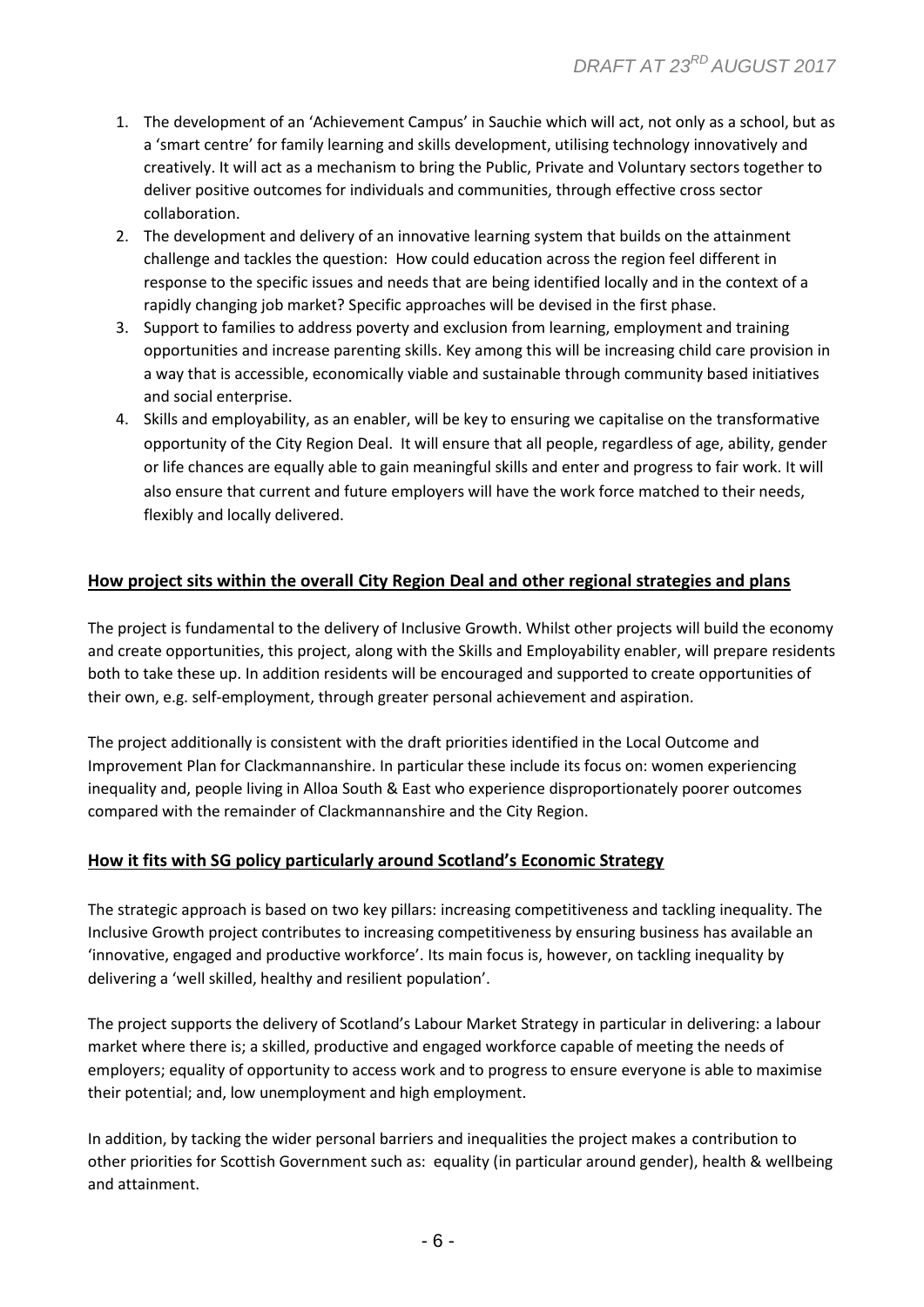## **How it fits with UKG policy particularly around the draft Industrial Strategy**

The project supports the aspiration of the Industrial Strategy "to improve living standards and economic growth by increasing productivity and driving growth across the whole country". Enabling a supply of productive labour helps create the conditions for business to flourish and invest in the long term.

#### **Linkages and dependencies**

The Skills and Employability Enabler project is critical to the delivery of inclusive growth. It is what ties the development and Investor Confidence projects together with the people based projects. It is what links employers with the pool of people resources that were previously excluded.

The Transport Enabler project will also be key. Consultation has highlighted transport as a key factor in social and economic exclusion, particularly when journeys to work need to be combined with transporting children to and from childcare and education settings.

The Alloa Marina Development at Alloa will make a contribution to building the health, wellbeing and confidence of the community. It will provide a focus for regeneration in the Alloa South and East area which includes 4 datazones in the 5% most deprived areas in Scotland (SIMD).

**SG ask / UKG ask £:** TBC

**Local contribution £:** TBC

**Third party £:** TBC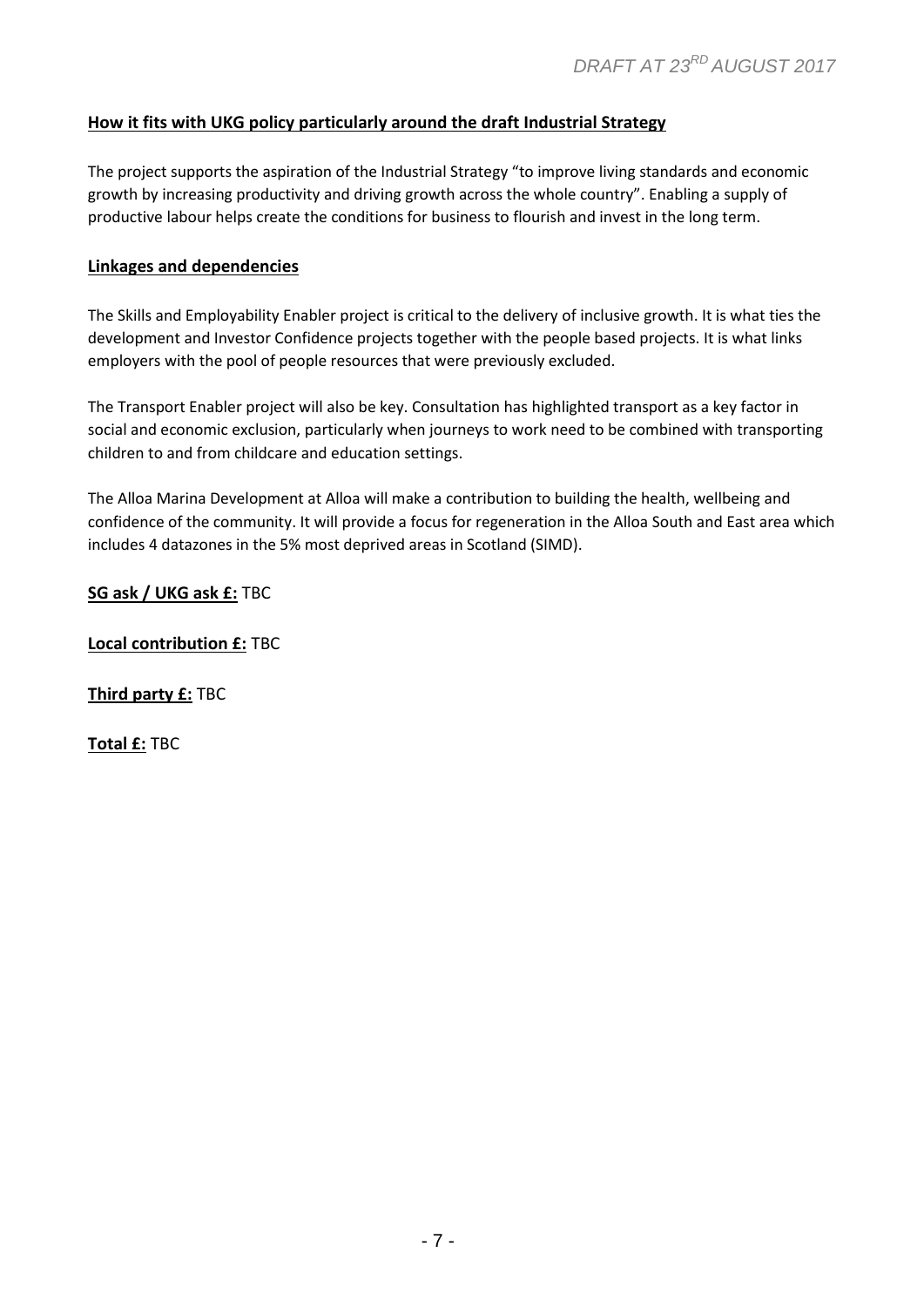# **Sustainable Place**

The Sustainable Place strand of the City Region Deal plan supports the broader aims of the City Region Deal through investment in the green sector: green jobs, green infrastructure and green energy, although the benefits apply across the economic and social fields as well as the environmental field.

#### **What opportunity or issue the project is seeking to address**

The sustainable place project embraces the opportunities offered by Clackmannanshire's natural assets, in particular the River Forth and the areas distinctive geology. With changing climate and rising sea levels we are experiencing "coastal squeeze" that threatens the productivity and biodiversity of low lying land.

In addition to the inequalities outlined in the Investor Confidence and Inclusive Growth projects, Clackmannanshire suffers significantly high levels of fuel poverty: 1 in 3 households are affected including 49% of pensioners.

This project identifies opportunities that aspects of our natural and built heritage offer to address these issues. Investing in these projects represents investment in a climate-ready Clackmannanshire with improved health and equalities and twenty first century skills that make it a positive place to live, work, invest and visit.

The project has three principal components:

- 1. the Alloa Marina Development, in addition to regenerating the harbour infrastructure for river traffic, will create an eco building on the old harbour site at Alloa which would be a flagship for tourism and the arts in Clackmannanshire, bringing together professionals, volunteers and offer a range of apprenticeships.
- 2. the Coastal Realignment project will transform flood-threatened agricultural land with decreasing productivity into a beacon for tourism, habitat creation and climate change protection for both Scotland and the UK. This will be achieved by proactively breaching the currently deteriorating sea wall, allowing estuarine waters to inundate the land on each tidal cycle with a smaller secondary seawall built further back to protect infrastructure.
- 3. in Community Energy Networks, a range of projects has been identified, with Alloa, Forestmill and Sauchie currently being recognised as primary areas of development where heat density from both industry and natural sources is sufficiently high to develop District Energy Networks. We will do this by building on our ecological and mining heritage (geothermal) along with solar, heat from waste and hydro sources to provide secure and affordable energy supplies for homes and businesses along with skills development and associated business opportunities.

## **The projected outputs and impacts**

- Iconic building as part of the Alloa Marina Development functioning as a magnet for creative development
- The largest coastal realignment in Scotland, creating 80ha intertidal zone offsetting 10% of national intertidal loss
- Flood protection and climate change adaptation for community safety, business continuity and investor confidence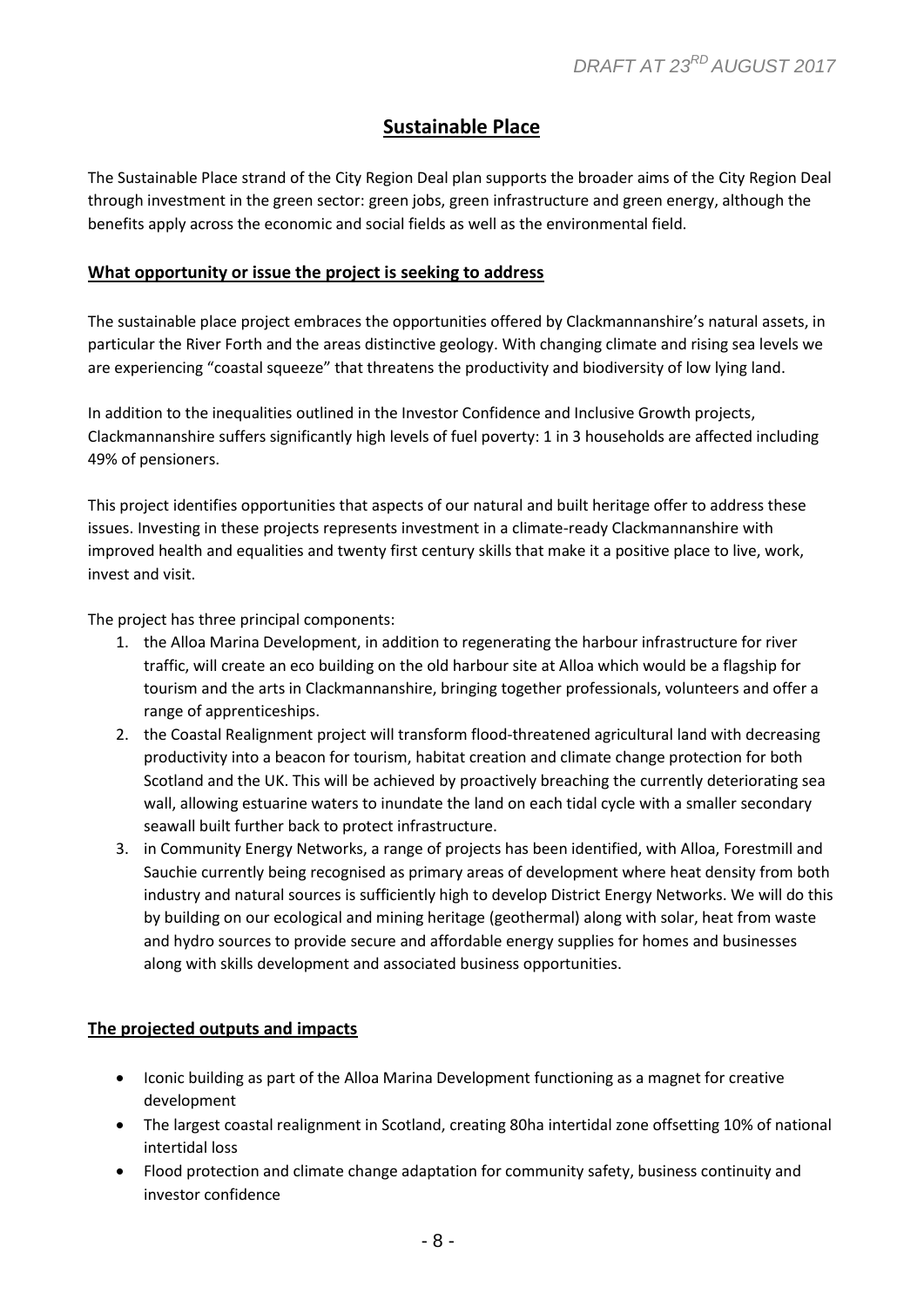- Spaces for nature and for people or all abilities and a range of interests which have the potential to deliver improved health outcomes in the Forth Valley area.
- Demonstration project and tourism development attracting thousands of visitors annually, potential National Wetlands Centre
- Secure, affordable and accountable energy for people and businesses, reduced fuel poverty
- Smart low carbon energy networks linking resources with demand, supporting the draft Industrial Strategy and revised climate emission targets
- Business and investment opportunities in green energy and green skills

### **How the project sits within the overall City Region Deal and other regional strategies and plans**

The Forth based components of the Sustainable Place project form part of a necklace of developments across the City Region Deal through Stirling and Clackmannanshire. These, collectively, will greatly enhance the offer for leisure, tourism, low-carbon energy along the north coast of the Forth and will provide links to popular assets of our neighbours such as the Fife coastal path and the Kelpies. The infrastructure around the Forth will be enhanced for all and support the delivery of a healthy, sustainable Scotland.

The project supports a number of policies and strategies including:

- Clackmannanshire Council's Sustainability & Climate Change Strategy
- Forth Flood Risk Plan
- Forth Valley Community Risk Register

#### **How it fits with SG policy particularly around Scotland's Economic Strategy**

The Sustainable Place Project directly addresses broad priority areas highlighted in Scotland's Economic Strategy.

- In terms of **Investment** it focuses on the development of physical and green low carbon infrastructure that supports and protects communities and provides investor confidence in a climate-ready region.
- In terms of **Innovation** it supports the development of innovative businesses through developing green skills and networks, and innovation in land and environmental management.
- In terms of **Inclusive Growth** it will contribute to addressing fuel poverty and support the development of sustainable and well paid jobs in the green and creative and leisure sectors.
- In terms of **Internationalisation** the Coastal Realignment project will enhance Scotland's global standing in engineering for the international challenge of climate change adaptation.

Additionally it supports the Scottish Government's Climate Change Plan, Energy Efficiency Plan, Draft Energy Strategy, Biodiversity Strategy and Land Use Strategy

#### **How it fits with UKG policy particularly the draft Industrial Strategy**

Sustainable Place links strongly to the pillars of the Industrial Strategy through:

1. **Investing in science, research and innovation** particularly through innovation in land management and energy networks

2. **Developing skills** especially in the creative and green sectors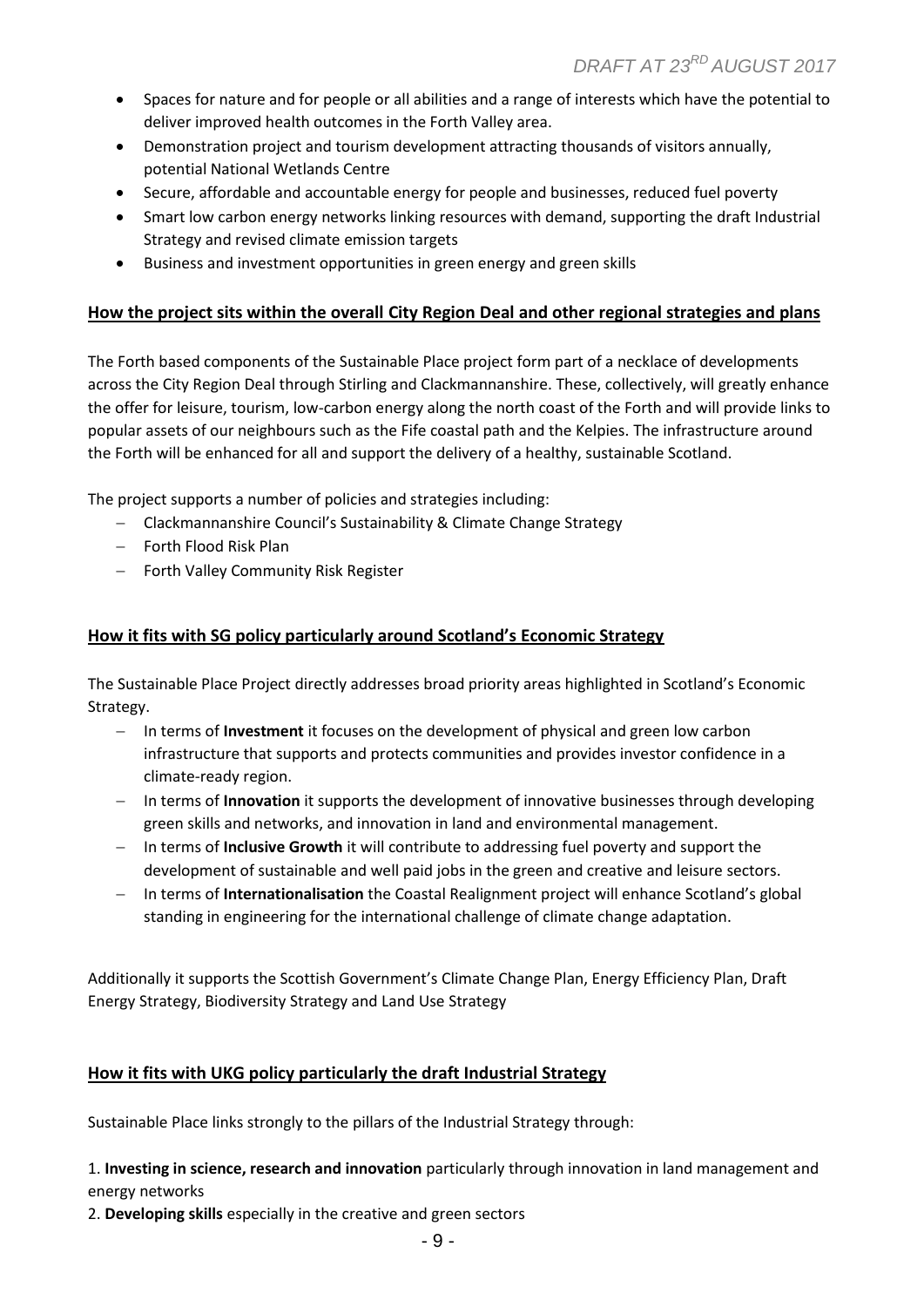3. **Upgrading infrastructure**: the Industrial Strategy makes specific reference to energy and flood defence infrastructure

7. **Delivering affordable energy and clean growth**: Community Energy Networks exemplifies this

#### **Linkages and dependencies**

Key linkages are with the Skills and Employability enabler, Alloa Regeneration and Investor Confidence.

**SG ask / UKG ask £:** TBC

**Local contribution £:** TBC

**Third party £:** TBC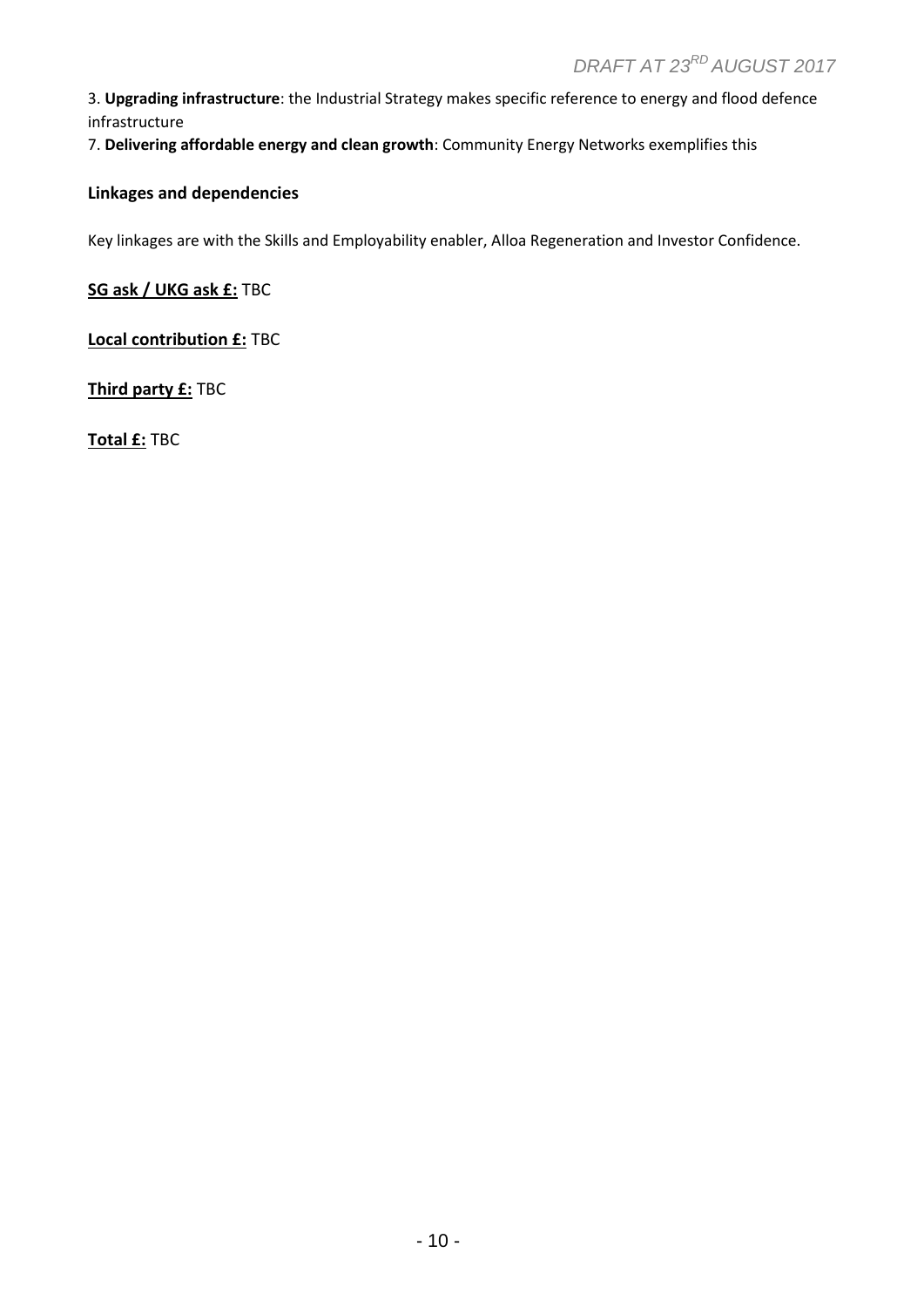# **Alloa Regeneration**

#### **What Opportunity/Issue is the Project Seeking to Address?**

Alloa is the principal centre in Clackmannanshire and is the key focus for economic activity, providing shopping, services and community facilities for Alloa and beyond. Alloa suffered significant economic decline in the 1980s and 1990s with the loss of key traditional industries and its current economic profile highlights a shortage of jobs. Alloa needs a catalyst to facilitate increased investment in the local economy with the promotion of high quality modern business/employment opportunities, together with innovative community development and the promotion of new housing around the town centre, which together will secure a range of positive economic, environmental and social projects which will transform Alloa and regenerate the centre and wider Clackmannanshire. We need to do this to improve economic activity levels. Sites that have been allocated in the adopted Local Development Plan have increasingly limited potential for development as Clackmannanshire generally represents a poor viability prospect for Developers compared to neighbouring areas. Essential infrastructure to unlock sites is required. Complementary innovative projects to attract investment and visitors will further support improved economic activity.

#### **The projected outputs and impacts**

The Alloa Regeneration Project is multi-faceted and focusses on three areas in Alloa to best achieve the outcomes that are necessary for the significant step change that will secure transformational change:

#### 1. *Alloa Town Centre*

- Provide a realignment of the main strategic route through Alloa to incorporate a key development site within the town centre which will provide high profile business development opportunities as well as town centre housing development. The Council undertook land assembly of this site to safeguard land for such potential development. There is also an opportunity to create an integrated transport hub in conjunction with other proposals.
- Deliver development of town centre housing and business sites in close proximity to the train station. This can provide for around 300 homes and 2 hectares of business land.
- Facilitate the redevelopment of key leisure facilities with the potential to provide modern colocated leisure/sport provision (see 2. Alloa West).
- Enable the development of modern commercial leisure/hotel development in the town centre.

#### 2. *Alloa West Business Park*

- Deliver a new strategic access road to the west of Alloa to secure a new Business Park and access the existing main industrial area to the south of Alloa, reducing industrial traffic in Alloa itself.
- Deliver a 52 hectare high profile modern Business Park which will provide a high quality environment for range of business uses, including an opportunity for a centre for sport. Land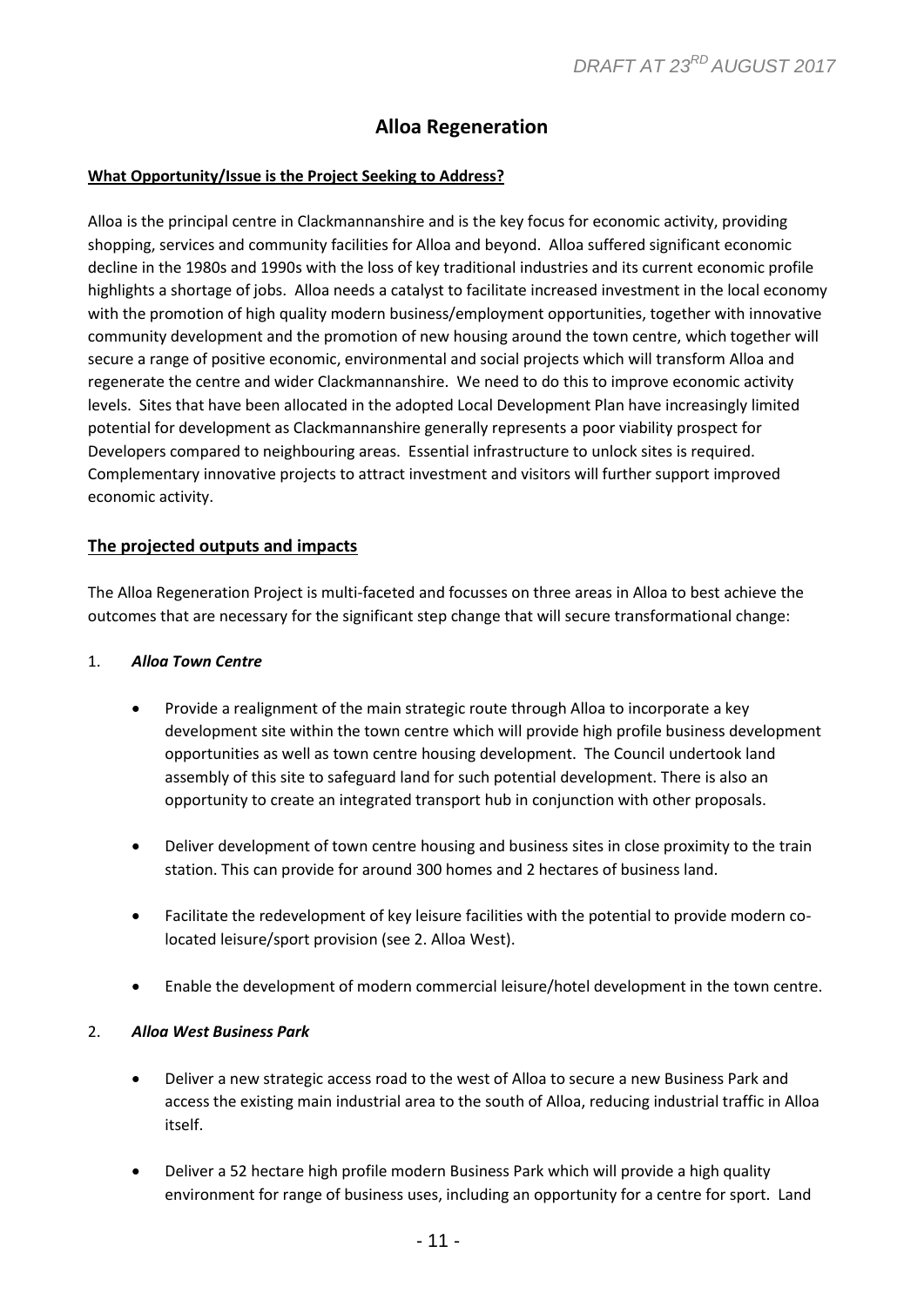will be safeguarded within the Business Park Masterplan for a rail halt to plan for future light rail transit opportunities. The Council is currently pursuing a couple of significant active proposals.

#### 3. *Forth Riverside*

- Deliver the projected outputs and impacts outlined in the 'Sustainable Place' project specific detail, including;
	- An iconic building for creative development as part of the regeneration of Alloa harbour,
	- Coastal realignment and flood protection and the development of a national wetlands centre
	- $-$  Low carbon energy
	- Green energy, green skills and business investment opportunities.

This will be achieved initially through:

- Masterplan for business park sites
- Feasibility/option appraisal studies for key development opportunities in Alloa Town Centre
- Feasibility/option appraisal studies for public transport hub
- Feasibility/option appraisal studies for road realignment and strategic new access/relief road at Alloa West business park.

## **How the Project Sits Within the Overall City Region Deal and Other Regional Strategies and Plans**

The project is integrated with other City region deal priorities in terms of delivering inclusive growth, increasing investor confidence and Making Alloa town centre and its wider area a sustainable place. It will deliver key adopted local plan proposals that require intervention to be achieved.

#### **How it fits with SG policy particularly around Scotland's Economic Strategy**

The Alloa Regeneration project directly addresses broad priority areas highlighted in Scotland's Economic Strategy.

In terms of **investment**, it focuses on investment in our under developed infrastructure and this will directly address the factors holding the wider Clackmannanshire economy back.

By aligning central government infrastructure investment with local growth priorities, major investment opportunities will be created while promoting **inclusive growth** through supporting sustainable job creation and allowing Clackmannanshire to capitalise on its unique natural assets to provide a quality and healthy environment accessible to all.

In terms of **innovation**, the project supports the development of innovative business particularly through developing green skills and innovation in land and environmental management and the Alloa Marina Development.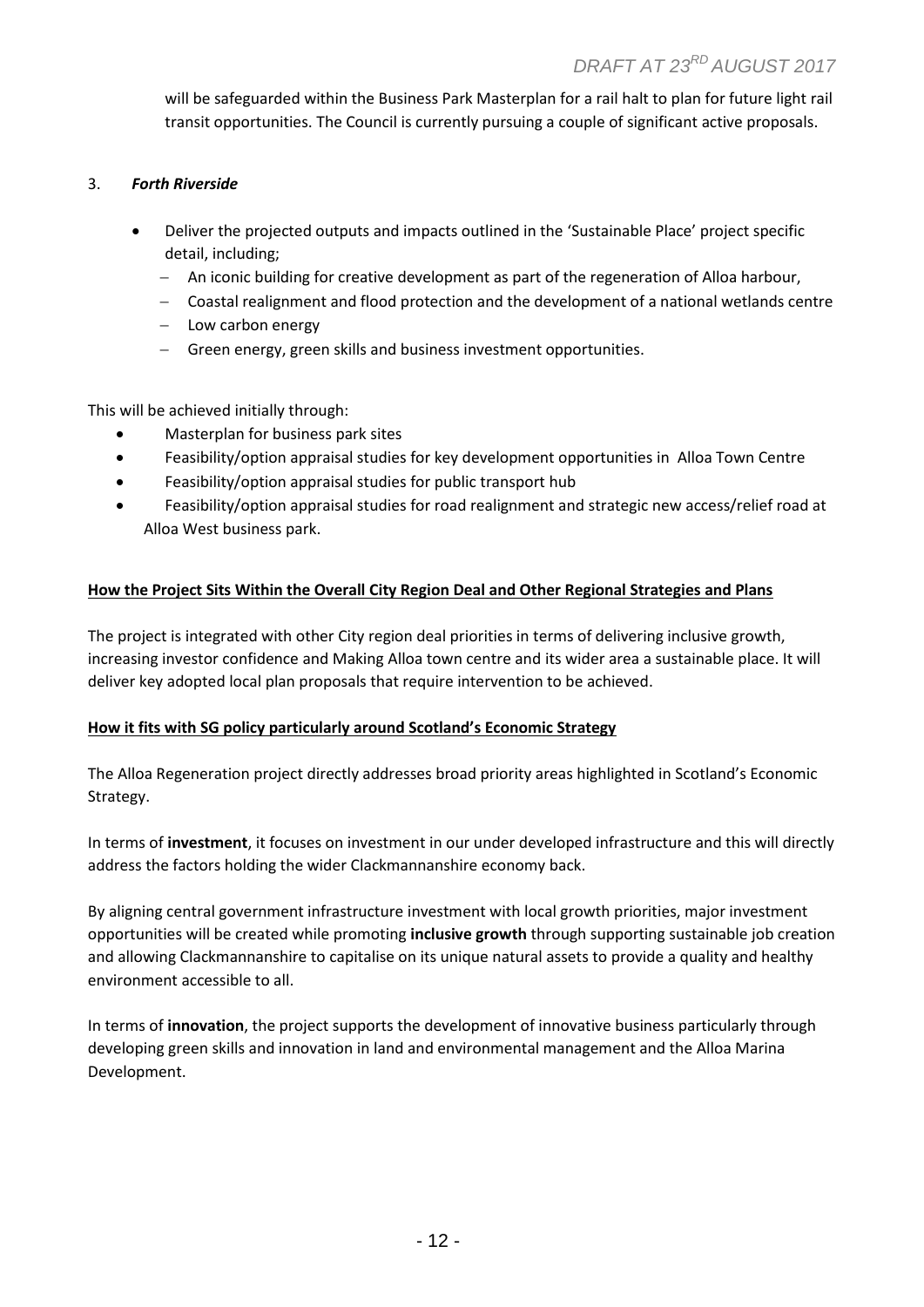#### **How it Fits with UK Government Policy Particularly the Draft Industrial Strategy**

The Alloa Regeneration project particularly addresses the following pillars of the draft Industrial Strategy:

#### **UK Government Pillars** *Project Examples*

- 3. **Upgrading infrastructure 12. In the Strategic road realignment in Alloa town centre**
- 
- 6. Encouraging trade and inward investment . Alloa West Business Park new high profile site
- 7. Delivering affordable energy and clean growth . Forth Riverside Green Energy/skills
- - Alloa Business Park new strategic access road
- 4. Supporting business **Alloa West Business Park site facilitation to** Alloa West Business Park site facilitation to provide development opportunity
	- Town Centre Business sites
	- availability
	-
- 9. Driving growth across the whole country **All project areas reinforcing Alloa as a** 
	- sustainable place

#### **Linkages and Dependencies**

In particular, the Alloa Regeneration Project needs to be considered alongside the 'Sustainable Place' project. It also has strong linkages with 'Increasing Investor Confidence' and 'Delivering Inclusive Growth'.

#### **SG ask / UKG ask £:** TBC

**Local contribution £:** TBC

**Third party £:** TBC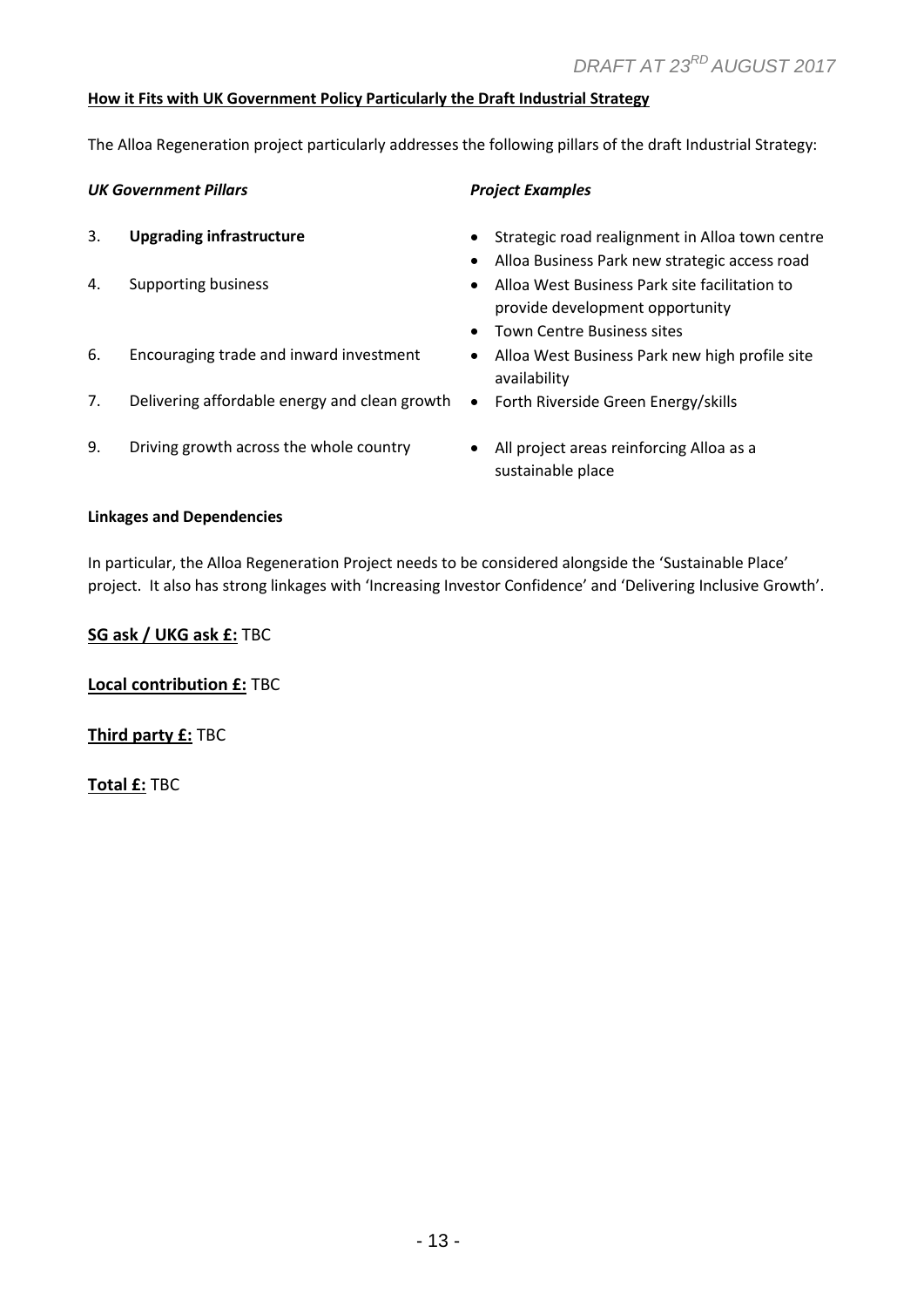# **Sauchie Development Land Release**

#### **What Opportunity/Issue is the Project Seeking to Address?**

The overall aim of this project is to enable the release of substantial areas of allocated development land for housing, business and associated educational facilities. We need to do this because house completion levels in Clackmannanshire have collapsed by 80% since the wider economic crisis in 2008 (e.g. 450 completions in 2006 to 84 in 2015). Sauchie, in particular, has had two large housing development sites allocated in the adopted Local Development Plan for many years (tbc) with no prospect of any development taking place on either in the foreseeable future. Over 77 hectares of housing development land with the capacity for over 1200 new homes is involved. In the case of Clackmannanshire, the broken housing market is contributing to projected population decline (3% from 2014 – 2039) in contrast to Stirling and Scotland as a whole where increases of 11% and 6.5% are expected over the next 25 years. The demographic impact is also matched by associated poor economic activity levels in the local economy.

Both strategic housing sites in Sauchie (Sauchie East & West) are privately owned with apparently willing sellers and housebuilder interest in one of the sites. However, beyond the wider economic circumstances, both sites lack essential infrastructure due to insufficient primary and nursery school accommodation in the town and the absence of suitable roads infrastructure. In the case of Sauchie East, a 30.7 ha brownfield site currently owned by Diageo, a masterplan has been prepared and the multi-national business is looking to sell the site once its use of remaining bonded warehouses and laboratories on the site has ceased. Discussions with the company suggest they may be willing to invest the proceeds of any sale in the expansion of their other business operations in Clackmannanshire near Tullibody and Menstrie. Part of this site (6 ha) is also allocated in the Local Development Plan for business development and following the recent sale of the final speculative development plot at Dumyat Business Park, Tullibody the Council is very keen to assist Diageo to release its vacant site in order that a new speculative Business Park can be serviced and marketed. This would provide a stimulus to business growth in the east of Clackmannanshire adjoining Sauchie and Alloa and near Clackmannan which is currently the subject of economic regeneration activities following the premature closure of nearby Longannet Power Station.

In the case of Sauchie West, a 53 ha development site with housebuilder interest, there are significant obstacles preventing the release of land for housing. Firstly, ground consolidation (following past mining) has been hampered due to the recent loss of Longannet Power Station as a local market for shallow coal deposits. Equally, with an approved allocation of some 800 houses, there is currently no available primary or nursery school capacity which otherwise needs to be funded entirely by the landowner/developer.

Beyond these two strategic sites the Council is also exploring the possibility of a third site which would essentially provide a medium-longer term second phase to Sauchie East. In doing so the Council is also exploring the possibility of acquiring a relatively central site to accommodate a major school consolidation project whereby the existing two local primary schools and a separate nursery school could be replaced following the construction of a new and fully integrated educational establishment at Sauchie East. The development of this 'Achievement Campus' is considered to be a flagship development as part of the Council's wider 'Inclusive Growth' project.

#### **The Projected Outputs and Impacts**

The Sauchie Development Land release project will deliver a complementary set of outputs and impacts: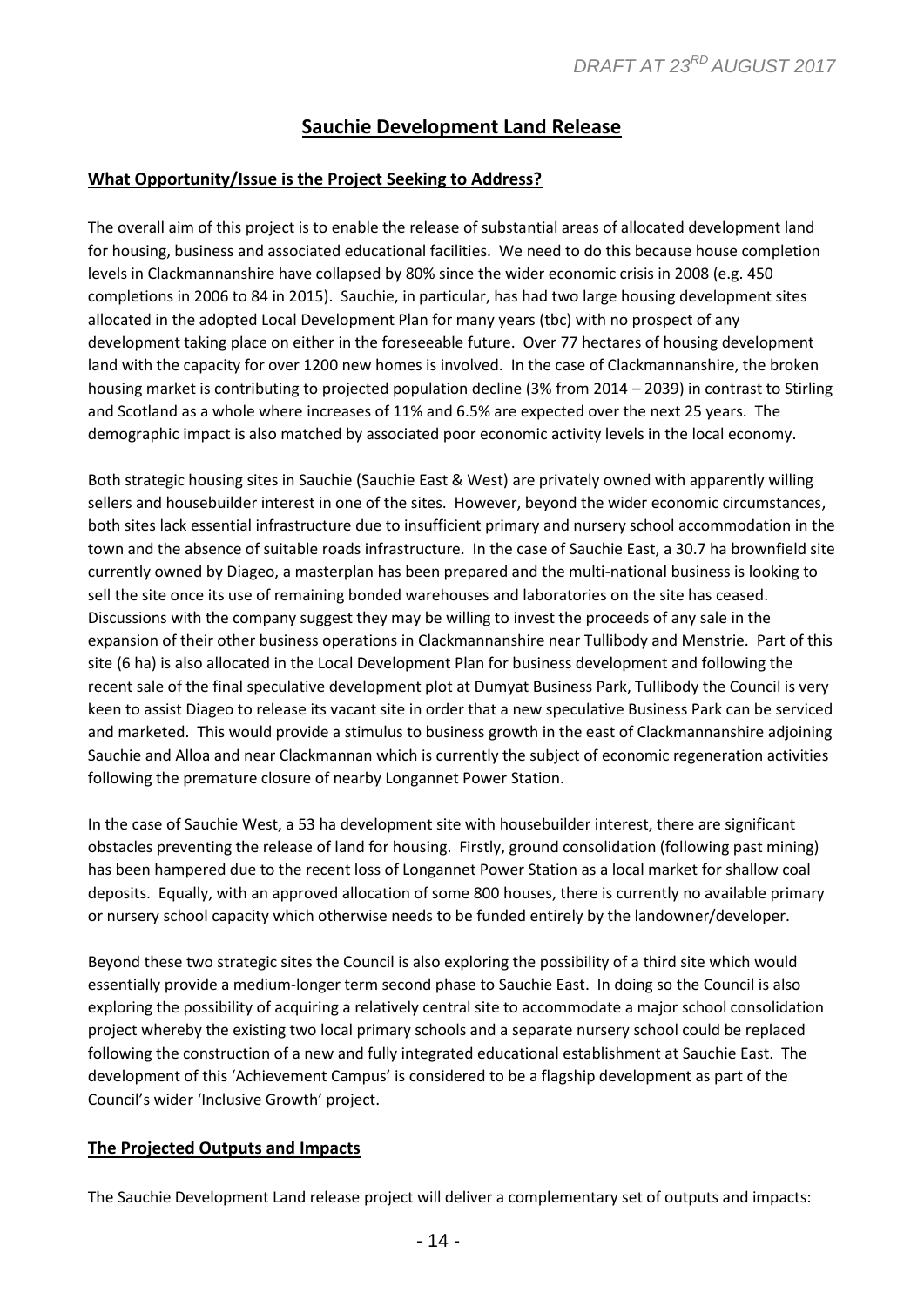- 1. New school infrastructure through the Achievement Campus which will effectively address the absence of educational provision for Sauchie which serves to unlock current and likely future strategic housing sites in Sauchie and support the delivery of inclusive growth. This will unlock significant private sector investment in housing.
- 2. New integrated roads and transport infrastructure to provide roads, public transport and active travel options. Crucially, these will provide sustainable connections between people and businesses.
- 3. The school and roads infrastructure will unlock the development of 1200 homes. This along with the Achievement Campus will make the area more attractive to families and help address the projected decline in the working aged population. We aim to work in partnership with the current landowners/housebuilder to enable the release of both sites for housing by 2020 or earlier.
- 4. The creation of employment opportunities through the development of business land.

## **How the Project Sits Within the Overall City Region Deal and Other Regional Strategies and Plans**

The project is integrated with other City Region Deal priorities in terms of delivering inclusive growth, increasing investor confidence and making Sauchie a sustainable place. Crucially, both strategic housing sites and the proposed business park are approved as part of the Clackmannanshire Local Development Plan (Adopted August 2015). Intervention to release housing land in Sauchie will help reverse projected population decline by increasing the towns citizens from approximately 6,000 to over 8,500 and potentially nearer 10,000.

#### **How the Project Fits with Government Policy**

The project most closely fits with two key priorities in **Scotland's Economic Strategy**, namely **Investment** and **Inclusive Growth**. We are determined to ensure Sauchie contributes effectively to making the City Region and Scotland more successful. By investing in our under-developed infrastructure we will directly address the factors holding the wider Clackmannanshire economy back. By aligning central government infrastructure investment with approved local growth priorities we aim to create major investment opportunities while promoting inclusive growth. Investment in new homes, business development and a major new 'Attainment Campus' will create opportunities for everyone in Sauchie and the wider Clackmannanshire community. Indeed, working with Diageo as the owner of the Sauchie East site creates the opportunity to assist the company to invest throughout Clackmannanshire while supporting one of Scotland's main exporters to grow.

Of course, the supply of new homes remains a key priority for both Central and Local Government. Together with its enabling infrastructure the major housing projects are estimated to create over £275 million of speculative development based on current LDP allocations and potentially open up a further £140 million of phased growth in the medium-longer term. The project equally supports the relevant **infrastructure, business start up and growth, cultivating world leading sectors and inclusive growth pillars** of the **UK Governments draft Industrial Strategy**. As such, we consider that this is a major opportunity within the City Region to close the gap between some of our most productive places and people and the rest.

## **Linkages and Dependencies**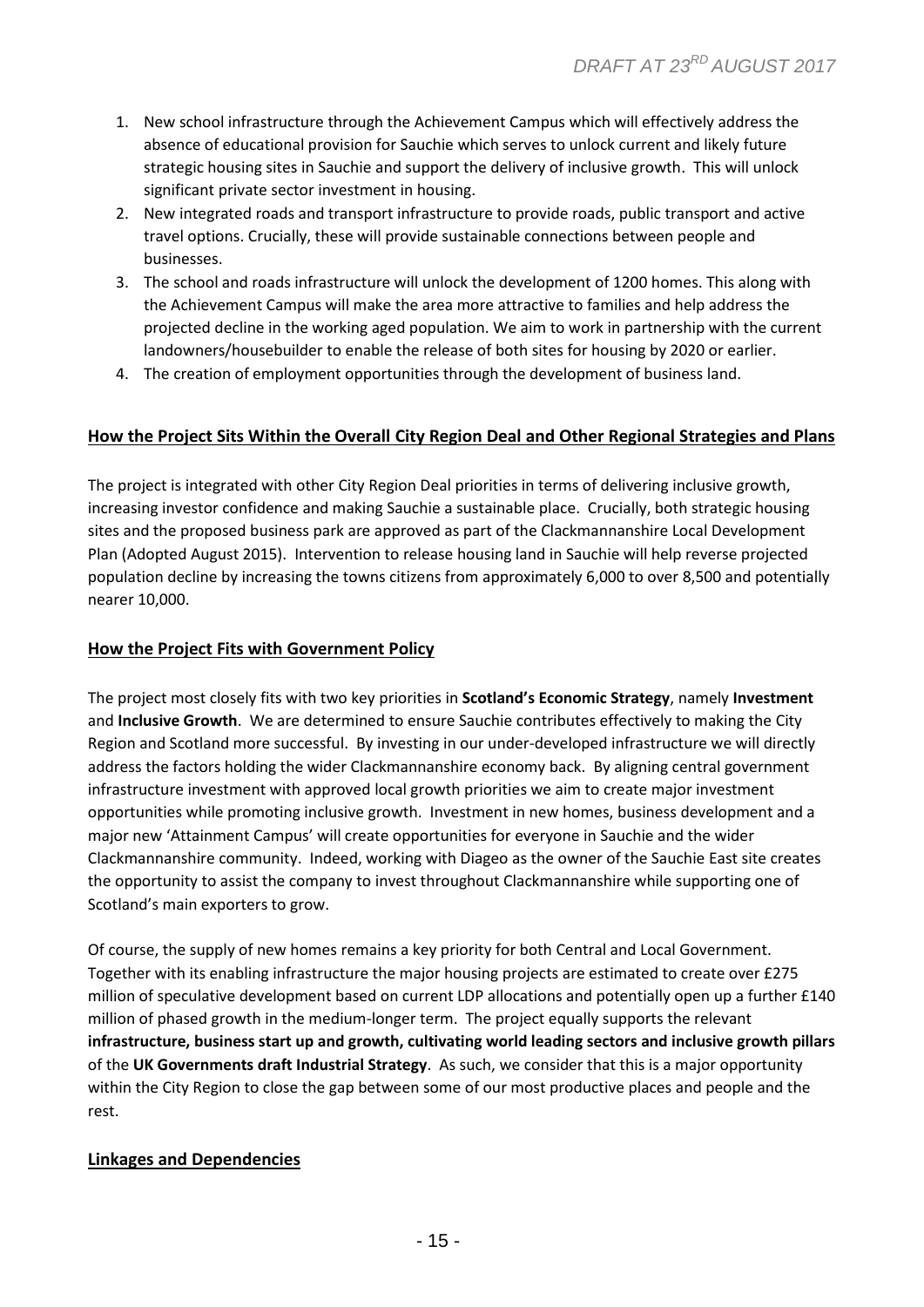# *DRAFT AT 23 RD AUGUST 2017*

In particular, the Sauchie Development Land Release Project needs to be considered alongside the Delivering Inclusive Growth Project and the flagship 'Attainment Campus' development which is planned to be an essential part of the enabling infrastructure in Sauchie. The project also has key linkages with the 'Increasing Investor Confidence' and 'Sustainable Place' projects.

**SG ask / UKG ask £:** TBC

**Local contribution £:** TBC

**Third party £:** TBC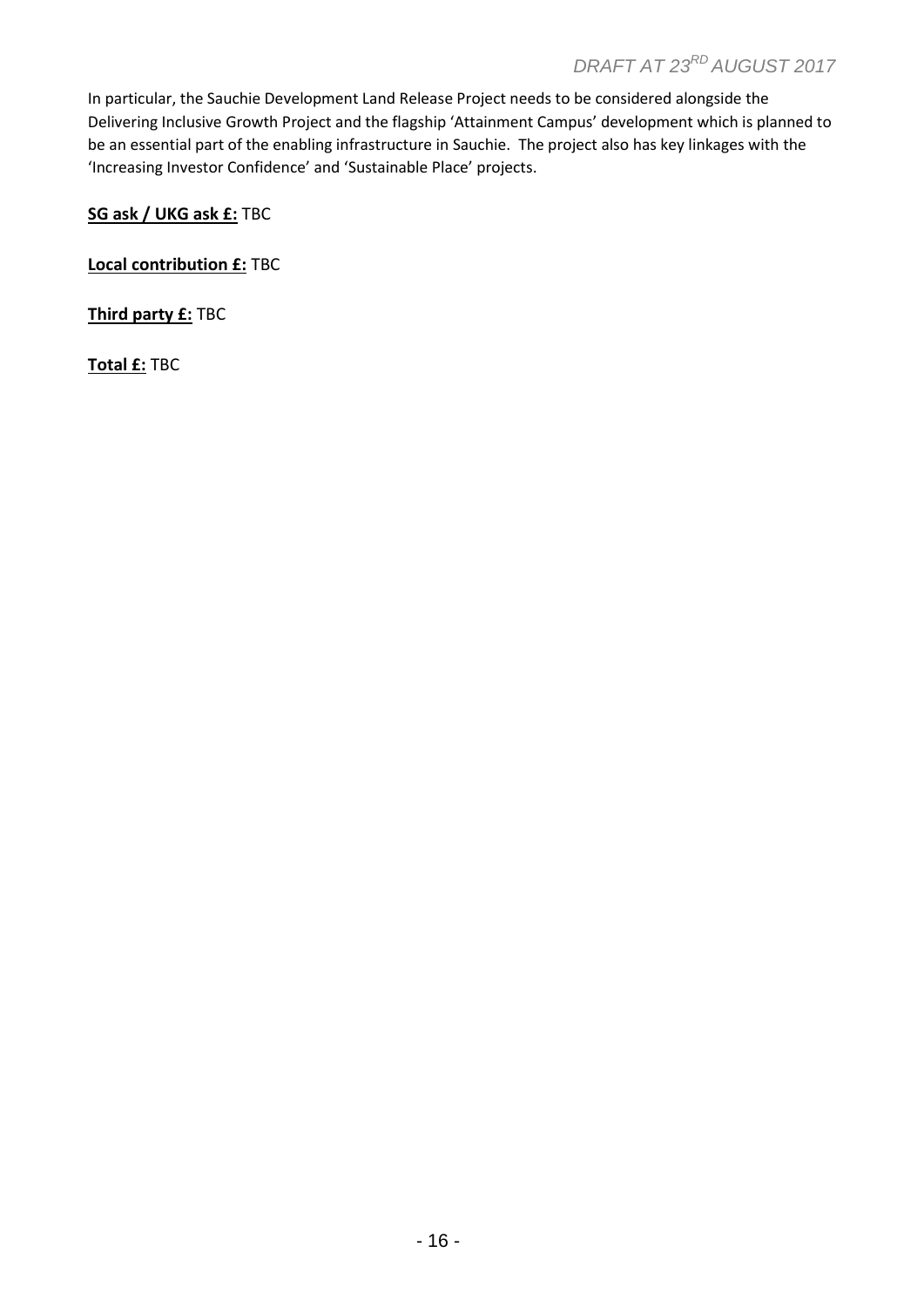# **Forestmill Development Land Release**

The project aims to facilitate the commencement of a development in Forestmill incorporating a Community Energy Network, digital infrastructure and affordable housing. In the current financial climate, the circumstances surrounding Forestmill mean that it would be unlikely to go ahead without intervention. The worst case scenario would be that a 'watered down' development may be proposed, which would not include the opportunities to incorporate a local energy network or digital infrastructure, and would result in an unambitious, standardised urban development which would not be 'future proofed' if it did not incorporate the technologies proposed. This was not deemed a desirable outcome as the vision for Forestmill is of an exemplar development which would take advantage of the site's characteristics and location.

#### **What opportunity or issue the project is seeking to address**

Delivering this development will enable the vision for Forestmill to be achieved and be used to demonstrate that the principles and techniques can be applied to other proposed and existing developments in Clackmannanshire and beyond. What Polnoon did for layout and design, Forestmill can do for District Energy and Digital connectivity.

The unique aspects of a development of this calibre in Clackmannanshire will attract in-migration and halt or reverse the projected population decline and age imbalance forecast in recent years. It will also address education capacity issues and provide opportunities for new types of business reliant on high speed, reliable digital infrastructure.

## **The projected outputs and impacts**

The Forestmill development will:

- Demonstrate the feasibility of a Community Energy Network and allow the Council and developers to understand the processes involved in developing and implementing such a scheme for future incorporation in new and existing developments, and develop future policy and guidance for wider implementation. In doing so it will provide secure and affordable heat and power to all properties, including affordable housing, businesses and public buildings in Forestmill.
- Equip all properties with digital infrastructure to allow homes, businesses, public buildings and homebased businesses to compete on a par with other areas served by state of the art digital infrastructure.
- Deliver a choice of homes and services for those wishing to relocate within Clackmannanshire, or move to the area from elsewhere, in a location which does not put more pressure on established residential areas and communities. This will help to address the declining, ageing population forecast for Clackmannanshire. Commencing housebuilding at Forestmill may have the knock on effect of encouraging confidence for others to start developing other sites.
- Deliver a new primary school, thereby increasing capacity in the school estate and creating capacity elsewhere for other development which may previously have been stalled due to school capacity issues.
- Allow business opportunities to establish in Clackmannanshire, where previously this would have been impossible, as the digital infrastructure was not in place to compete with the cities and larger settlements.